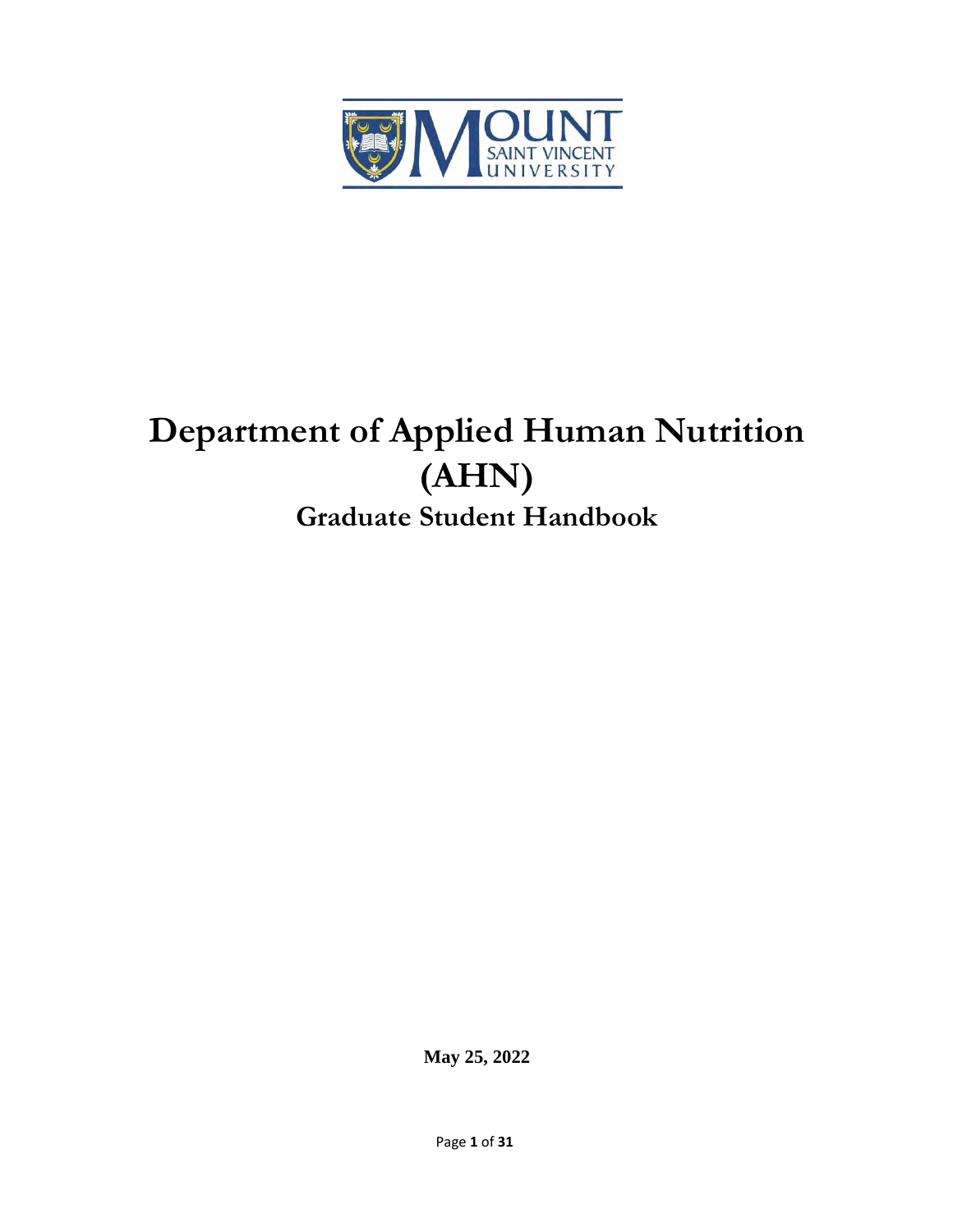## **Section Number and Title Pages** Important Deadlines and Communication notice 3 1.0. The University 4-5 1.1. Services to Students 4 1.2. Distance Learning and Library Services 4 1.3. Technology Services 5 2.0. AHN Graduate Program 5-11 2.1. Graduate Program Course Summary 6-8 2.2. International Students 8 2.3. Students accepted with a special condition 9 2.4. Internship Education Program (IEP) 9-11 3.0. The Department of Applied Human Nutrition 11-13 3.1. Core Faculty 11-13 3.2. Adjunct Professors 13 3.3. Core Staff 13 4.0. Suggested Timelines for Completion 13-14 5.0. AHN Graduate Studies Facilitators at The Mount 14 -15 5.1. Graduate/Academic Advisor 14 5.2. Thesis Advisory Committee 15 6.0. The MScAHN Agreement(s) 15-18 6.1. Responsibilities of Thesis Supervisor 15 6.2. Responsibilities of MScAHN Students 16 6.3. Rights of Supervisors 17 6.4. Rights of Students 17 6.5. Responsibilities of Department 18 7.0. The Thesis 18-22 7.1. Thesis Registration 18 7.2. Thesis Proposal 18-20 7.3. Organization of Thesis 20-21 7.4. Thesis Defense 21 7.5. Submission of Thesis 21-22 8.0. Sequence of Events – Thesis 22-23 Appendices 24-31 • Appendix A – Annual Report Template 24 • Appendix B – Policies & Guidelines for Conducting Research with Human Participants 24 • Appendix C – Sample Title Page 25 • Appendix D – Sample Signature Page 26 • Appendix E – Abstract Format 27 • Appendix F – Abstract Sample from Dietitians of Canada Conference 2016 28 • Appendix G – Suggested Thesis Formatting 29-31

#### **Table of Contents**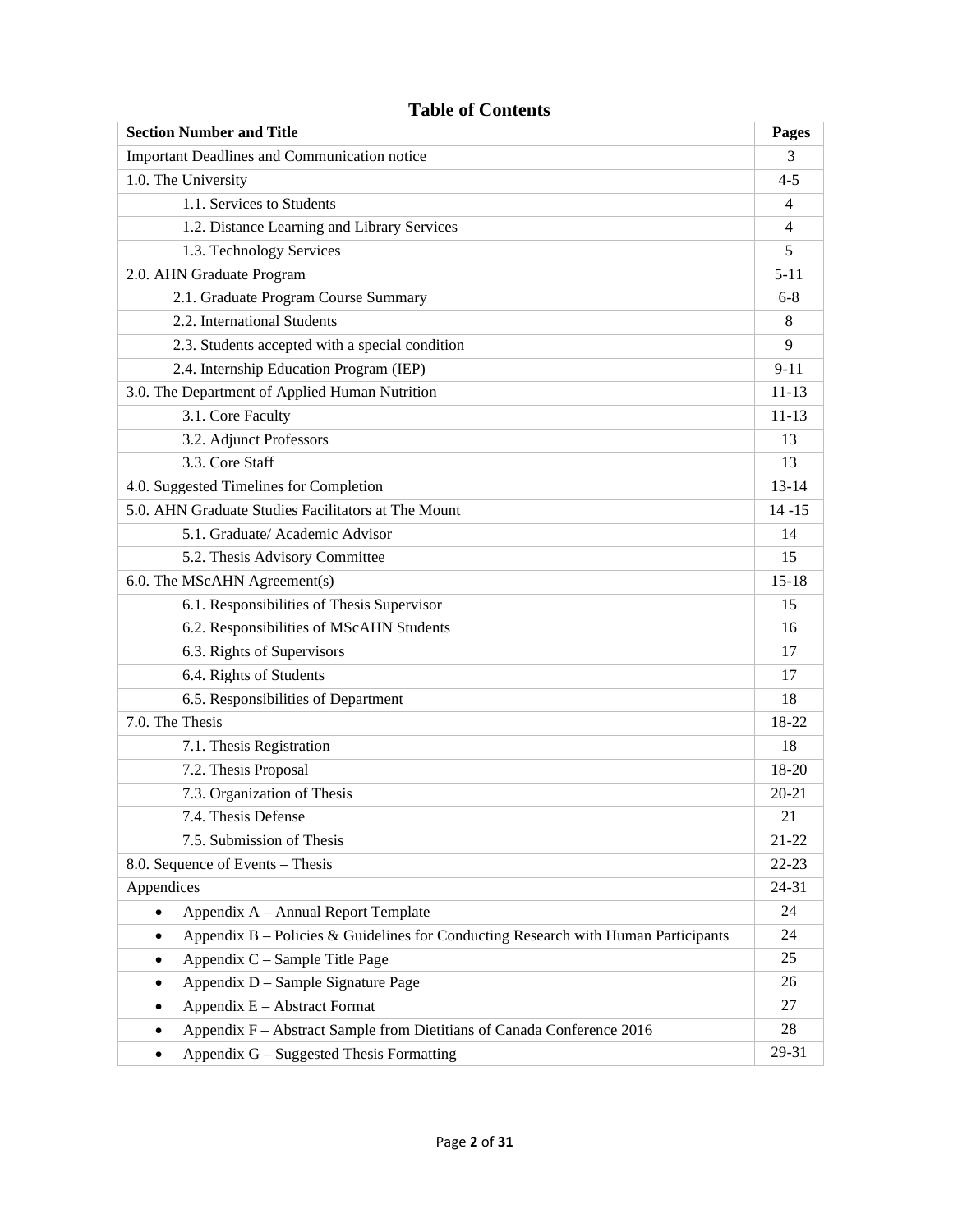## **Important Deadlines:**

#### *May and September Orientations*

The recording of the most recent graduate orientation will be available on Moodle AHN Graduate Program site in the section "Orientation".

#### *Annual Report*

All graduate students must submit their annual report by April  $1<sup>st</sup>$  through the "AHN Graduate" Program" Moodle site. Please make sure you have access to this site. Please see appendix A for the report template. The same report is available on the "AHN Graduate Program" Moodle site. Please download the report template and start to fill it up immediately after the graduate orientation and during your first and second semesters.

#### *Thesis Defence for Graduation (MSc only)*

For Students intending to graduate the October convocation, the thesis must be defended before the fall semester starts and submitted to the Library by the third Friday in September. For Students intending to graduate in the Spring Convocation, the thesis must be submitted to the Library by the last Friday in April. Please check the other important dates [here.](https://www.msvu.ca/campus-life/registrars-office/important-dates-in-the-university-year/)

#### **Communications Notice:**

A copy of this handbook is available on the AHN department's webpage: <https://www.msvu.ca/academics/graduate-studies-at-the-mount/applied-human-nutrition/> and on the "*AHN Graduate Program*" Moodle page

Every effort is made to communicate information to students on an ongoing basis. Communication will usually be through a department email distribution list for Graduate Students. Only MSVU email accounts will be used for communications - please check your email regularly.

Note: all Graduate Students are required to register for the *2022-2023 AHN Graduate Program Moodle Site* that acts as a medium to submit your annual report and reflections on research seminars.

Please open this website:<https://learn.msvu.ca/course/view.php?id=4432> (this site is only for 2022-2023 academic year) and complete the following steps:

- Enter this website using your MSVU credentials (login and password).
- Click on the blue button called 'Enroll me'
- You will be taken to the site homepage
- You will continue to see this Moodle site in your list of courses on your Moodle Dashboard on the left side menu or in the course overview section below the Dashboard section in the 'In progress' tab

University wide notices regarding Graduate Studies are posted on the "Graduate Studies at the Mount[" website.](http://www.msvu.ca/en/home/programsdepartments/graduatestudiesatthemount/default.aspx)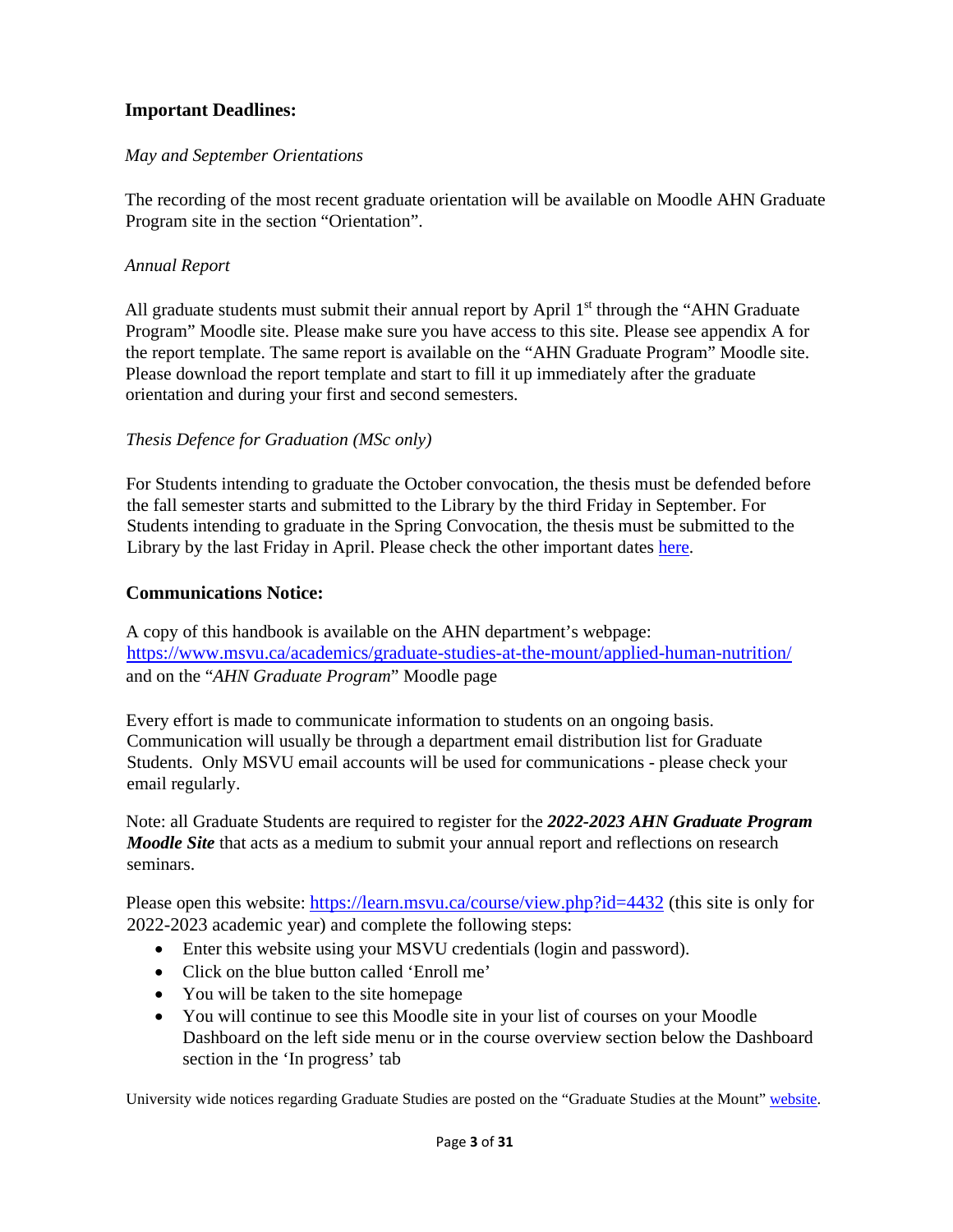## **1.0. The University**

Mount Saint Vincent University (MSVU or The Mount) is located in Halifax, Nova Scotia. This small, but beautiful campus, can be navigated using our campus [map.](http://www.msvu.ca/en/home/aboutus/emergencyproceduresguide/campusmap.aspx) The Mount provides strong liberal arts and science programming and selected professional disciplines. It is dedicated to promoting academic excellence, a high degree of personalized education, and an environment characterized by the values held by the Sisters of Charity (founders of this institution). The values are: Equity, ethical concern, social responsibility, and service to the community. Programs, class times, facilities and services are specifically tailored to provide maximum accessibility for women, although all genders are welcome and supported as Students.

#### 1.1. Services to Students

Some specific links and services are described below, but Students are strongly encouraged to thoroughly explore the [Mount's website](http://www.msvu.ca/en/home/default.aspx) to learn more about the university and its specific services, policies and procedures. For graduate studies specific information, please see [Graduate Studies as the Mount:](http://www.msvu.ca/en/home/programsdepartments/graduatestudiesatthemount/default.aspx) <http://www.msvu.ca/en/home/programsdepartments/graduatestudiesatthemount/default.aspx>

Information about web access (user names and passwords), computer labs, and technical support may be accessed on the [Information Services webpage:](http://www.msvu.ca/en/home/studentservices/itservices/default.aspx) <http://www.msvu.ca/en/home/studentservices/itservices/default.aspx> For undergraduate and graduate studies calendar information: <http://www.msvu.ca/en/home/programsdepartments/graduatecalendar/default.aspx> Financial information, such as parking and tuition fees, is available at: <https://www.msvu.ca/en/home/beamountstudent/money/tuitionfees/default.aspx> From financial guidance to academic advising, career planning, physical and mental wellbeing, Student Services are free-of-charge to all Mount Students. View [Student](https://www.msvu.ca/campus-life/a-z-list/) [Services](http://www.msvu.ca/en/home/studentservices/default.aspx)  [AZ.](http://www.msvu.ca/en/home/studentservices/default.aspx) 

See the [Contact Us](http://www.msvu.ca/en/home/aboutus/contactthemount.aspx) [p](http://www.msvu.ca/en/home/aboutus/contactthemount.aspx)age on The Mount website to locate/ search specific services or people.

1.2. Distance Learning and Library Services

The *E. Margaret Fulton (EMF) Communications Centre,* opened in the fall of 1989, provides library holdings and advanced on-line computer information systems, video studio and other facilities used for distance education, including [Moodle technical support](https://www.msvu.ca/academics/teaching-and-learning-centre-and-online-learning/mount-online-learning-platform/)[.](http://www.msvu.ca/en/home/programsdepartments/distancelearning/MoodleCollaborate/technicalsupport/default.aspx) The [Library On-](http://www.msvu.ca/en/home/library/default.aspx)[Line](http://www.msvu.ca/en/home/library/default.aspx) offers on-line access to electronic journals. The site also provides includes the Novanet catalogue, which consists of a consortium of Nova Scotia post-secondary library holdings.

Through this partnership, Students can borrow library materials from other member libraries. Students are encouraged to attend library information sessions at the beginning of each term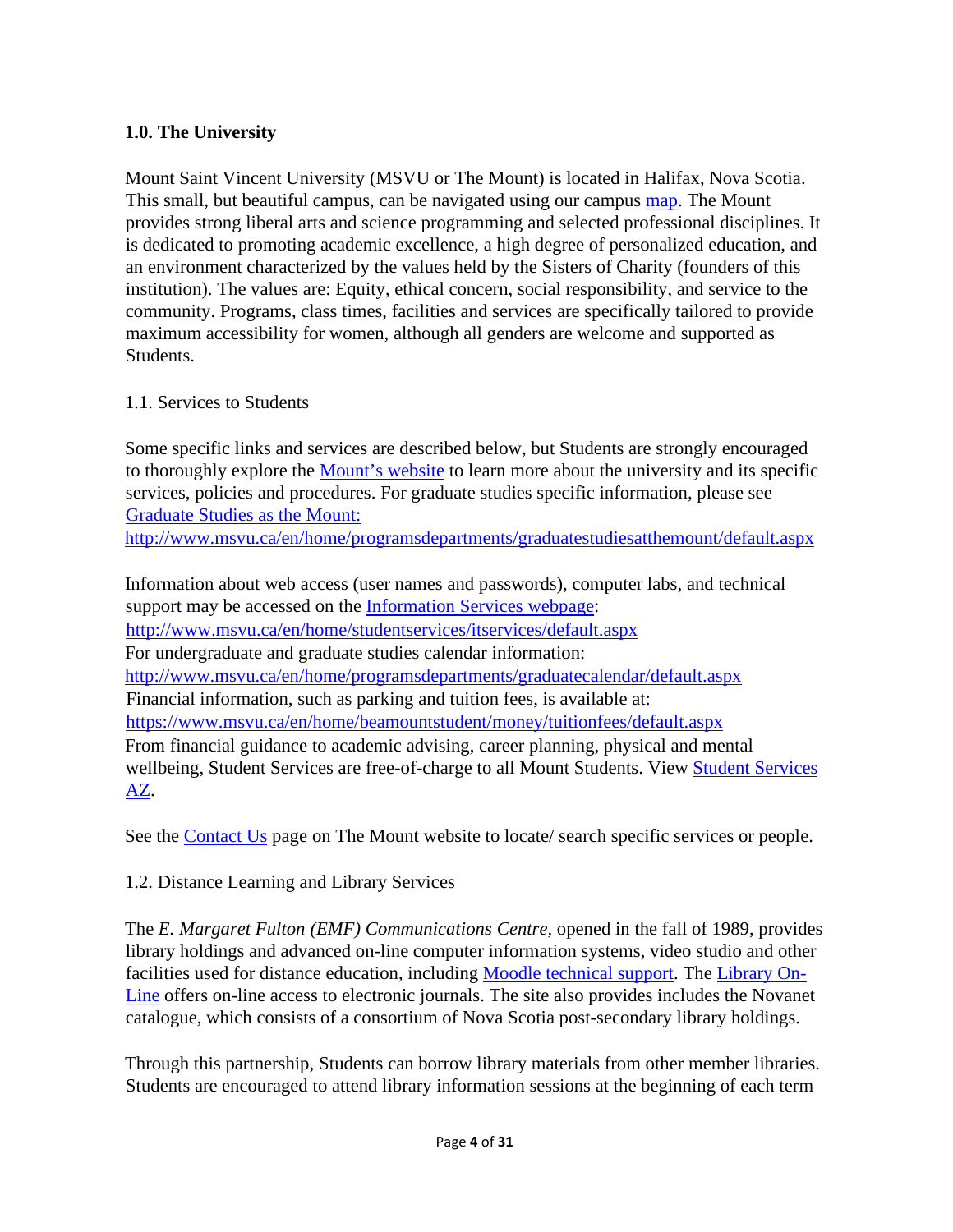to become familiar with the library and all its services. Individual sessions may be booked with the university librarian. To organize the references in the manuscript, student can use citation managers such as [EndNote,](https://endnote.com/product-details/basic/) [RefWorks](https://exlibrisgroup.com/products/refworks-reference-management/) or [Zotero.](https://www.zotero.org/)

1.3. Technology Services

The Mount has a number of Computer labs. A list of computer labs and installed software commonly used by our Graduate Students (including SPSS and SAS, Food Processor SQL, Genesis R&D Product Development and Labelling Software) can be accessed here: <https://www.msvu.ca/campus-life/campus-services/it-services/find-a-computer-lab/>

The Mount provides a link to [Science & Nutrition Databases](http://libguides.msvu.ca/nutrition) [t](http://libguides.msvu.ca/nutrition)hrough the Library webpage.

Enrolled graduate students are provided with a webmail address. This email address should be your main communication interface while at The Mount. For assistance with your account and email, please contact the IT&S helpdesk. IT&S helpdesk is located in the EMF library and can be reached at 902-457-6538 or via [helpdesk@msvu.ca](mailto:helpdesk@msvu.ca) . For more: [http://www.msvu.ca/en/home/Studentservices/itservices/default.aspx](http://www.msvu.ca/en/home/studentservices/itservices/default.aspx) 

# **2.0[.](http://www.msvu.ca/en/home/programsdepartments/graduatestudiesatthemount/appliedhumannutrition/default.aspx) [AHN Graduate Program](https://www.msvu.ca/en/home/programsdepartments/graduatestudiesatthemount/appliedhumannutrition/default.aspx)**

The Master of Science Applied Human Nutrition (MScAHN) and the Master of Applied Human Nutrition (MAHN) programs will provide Students with advanced level study in nutrition, with an emphasis on issues related to community nutrition, food and human nutrition. The programs explore the theoretical foundations of nutrition through critical reflection on current research and practice and drawing from other related disciplines. Students may elect to study full-time or part-time.

Two Graduate Degrees exist in AHN:

- [1](#page-4-0). **Master of Applied Human Nutrition (MAHN)**: Requires completion of five units<sup>1</sup> of course work (two and one-half units of required courses and two and one-half units of electives).
- 2. **Master of Science Applied Human Nutrition (MScAHN)**: Requires completion of a research thesis (1.5 units) and three and one-half units of course work. In summary, Students in this degree will be expected to complete one and one-half unit of thesis, two and one-half units of required courses, and one unit of elective courses.

In some cases, MScAHN and MAHN Students will apply/be admitted to the Internship Education Program (IEP). In this case, the degree is referred to as MScAHN-IEP or MAHN-IEP. More details about these sub-categories of MScAHN and MAHN will be discussed later

<span id="page-4-0"></span><sup>&</sup>lt;sup>1</sup> A one-half unit is the equivalent to three semester hours of credit and 1.0 unit is equivalent to six semester hours of credit. See graduate calendar for supplementary definitions.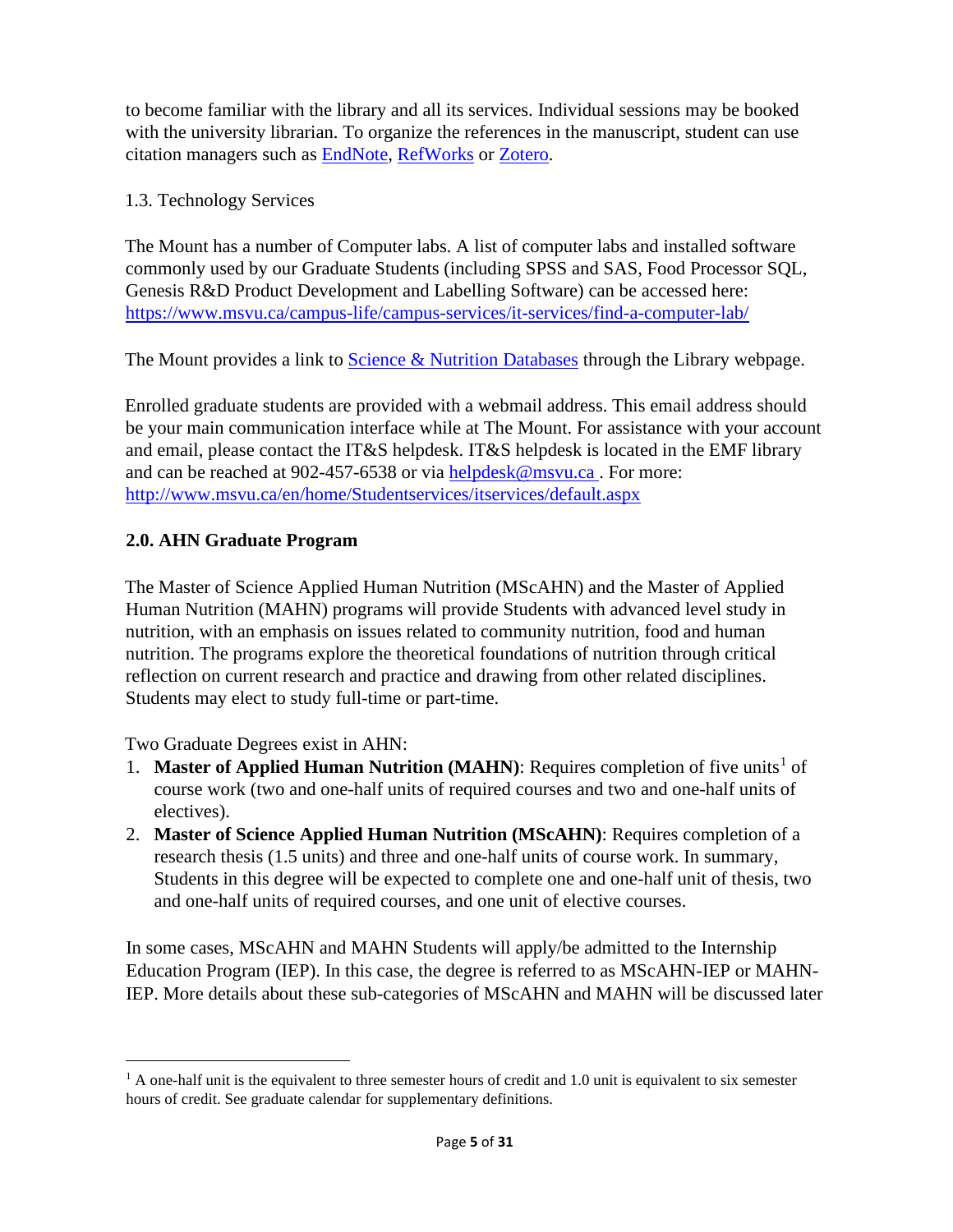in this handbook, as there are three additional IEP-specific units required to graduate with MScAHN-IEP or MAHN-IEP.

Students in the MScAHN program are required to complete a research thesis. The thesis (and related activities) provides an opportunity for independent research and development of Students' critical thinking, scholarship and research competencies. The thesis contributes to practice-based knowledge in nutrition and dietetics. The program is planned by the Student with their Graduate Advisor/ Supervisor.

Students who are not seeking registration as a professional dietitian may apply for the **Food and Nutrition Practicum Program** during study in either the Master of Science Applied Human Nutrition or the Master Applied Human Nutrition programs.

Students wishing to obtain the MAHN or MScAHN with Food and Nutrition Practicum must make a formal application through the Department chairperson by January 31 after the completion of 2.0 units of the MScAHN/MAHN. This is a limited enrollment program with a competitive selection process. Students must be prepared to relocate for their practicum and to accept little to no financial compensation. The Food and Nutrition Practicum provides the opportunity to integrate a student's academic studies with one practicum course at a Sponsoring Organization. Students admitted into the Food and Nutrition Practicum Program may gain work experience in community nutrition settings, the food industry and/or food systems fields. The Food and Nutrition Practicum is normally offered in the fall or winter semester (15 weeks) and students are scheduled full-time within an organization (approximately 40 hours/week).

#### 2.1. Graduate Program Course Summary

#### Master of Applied Human Nutrition (MAHN)

#### *Required Courses:*

| GAHN 6670 - Quantitative Methods of Nutrition Research                          | (one-half unit) |
|---------------------------------------------------------------------------------|-----------------|
| <b>GAHN 6675 - Qualitative Methods of Nutrition Research</b>                    | (one-half unit) |
| GFSG 6613 - Critical Theories in Family Studies and Gerontology (one-half unit) |                 |

One unit chosen from the following:

| <b>GAHN 6600 Recent Advances in Nutrition Research</b>    | (one-half unit) |
|-----------------------------------------------------------|-----------------|
| GAHN 6602 Contemporary Issues in Food, Health and Disease | (one-half unit) |
| <b>GAHN 6607 Nutrition Education</b>                      | (one-half unit) |
| GAHN 6609 Nutrition and Population Health Assessment      | (one-half unit) |
| <b>GAHN 6616 Community Education</b>                      | (one-half unit) |
| GAHN 6617 Issues in Food Security                         | (one-half unit) |
| GAHN 6620 Clinical Trial in Food and Nutrition            | (one-half unit) |

Students may choose more than one unit from the list above. Any additional courses taken above one unit from the list above will be counted as GAHN graduate electives.

*Elective Courses:* GAHN electives Graduate level electives

(one and one-half units) (one unit)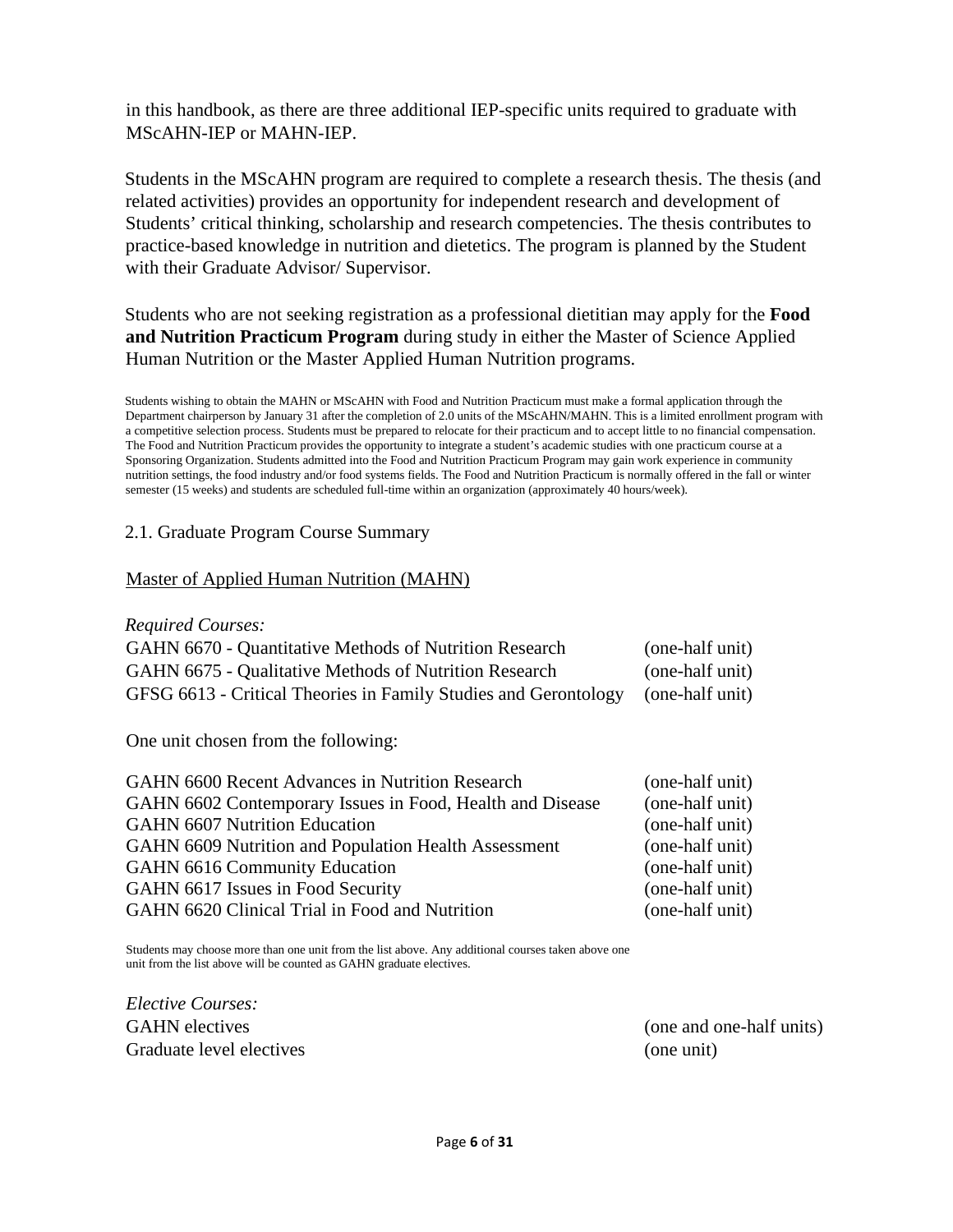#### Master of Science Applied Human Nutrition (MScAHN)

#### *Required Courses:*

| GAHN 6670 - Quantitative Methods of Nutrition Research          | (one-half unit)          |
|-----------------------------------------------------------------|--------------------------|
| GAHN 6675 - Qualitative Methods of Nutrition Research           | (one-half unit)          |
| GFSG 6613 - Critical Theories in Family Studies and Gerontology | (one-half unit)          |
| One unit chosen from the following:                             |                          |
| <b>GAHN 6600 Recent Advances in Nutrition Research</b>          | (one-half unit)          |
| GAHN 6602 Contemporary Issues in Food, Health and Disease       | (one-half unit)          |
| <b>GAHN 6607 Nutrition Education</b>                            | (one-half unit)          |
| GAHN 6609 Nutrition and Population Health Assessment            | (one-half unit)          |
| <b>GAHN 6616 Community Education</b>                            | (one-half unit)          |
| GAHN 6617 Issues in Food Security                               | (one-half unit)          |
| GAHN 6620 Clinical Trial in Food and Nutrition                  | (one-half unit)          |
|                                                                 |                          |
| $GAHN 6691 - Thesis$                                            | (one and one-half units) |

*Elective Courses:* Graduate level electives (one unit)

Electives should be selected in consultation with the graduate studies advisor in accordance with the candidate's chosen area of emphasis. For graduate level electives, students may select courses listed under any Mount graduate programs or other university graduate programs. If selecting electives from other universities, Students must obtain formal approval; see <u>section 2.2.6</u> [Letter of](https://www.msvu.ca/wp-content/uploads/2020/05/LOP-2020.pdf) [Permission \(LOP\)](https://www.msvu.ca/academics/university-academic-calendars/graduate-academic-calendar/regulations/2-2-6-letter-of-permission-lop/)[.](http://www.msvu.ca/site/media/msvu/AEC(1).pdf) It is suggested that the Supervisor present external course options to the faculty for review before the LOP is completed (or submitted). The number of external electives will not normally exceed one full unit of course work. Requests for exceptions to this policy will be assessed by the Department Graduate Studies Committee on a case-by-case basis (see all policies here: [http://www.msvu.ca/en/home/Studentservices/registrarsoffice/forms/aecpolicy.aspx](http://www.msvu.ca/en/home/studentservices/registrarsoffice/forms/aecpolicy.aspx) ).

| Cross-listed Undergraduate Courses*:                                       |                 |
|----------------------------------------------------------------------------|-----------------|
| GAHN 6330 Food, Nutrition and Aging                                        | (one-half unit) |
| GAHN 6325 Advanced Human Nutrition and Metabolism                          | (one-half unit) |
| GAHN 6400 Issues in Food Product Development                               | (one-half unit) |
| GAHN 6408 Medical Nutrition Therapy I                                      | (one-half unit) |
| GAHN 6409 Medical Nutrition Therapy II                                     | (one-half unit) |
| GAHN 6414 Nutrition Education in the Community                             | (one-half unit) |
| GAHN 6417 Management and Revenue Generation in Nutrition and Food Services |                 |
|                                                                            | (one-half unit) |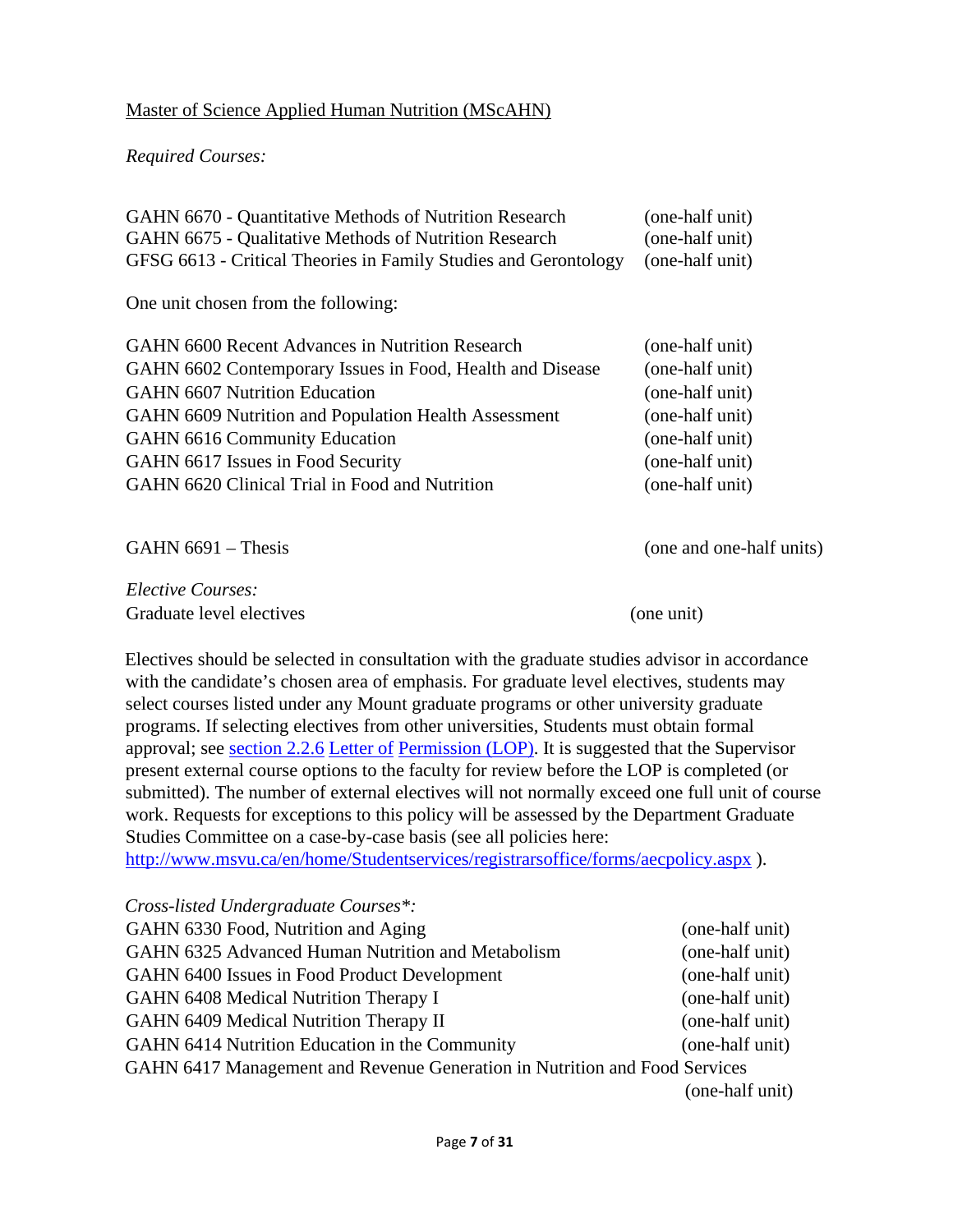*\*These are cross-listed undergraduate courses (please consult AHN website for undergraduate course codes). Normally, Students who have completed an undergraduate degree in dietetics should not include these courses in their graduate program. Please consult with your Academic Advisor before registering.* 

*Special Topics Courses\*:*  GAHN - 6650 Special Topics (one-half unit)

*\*These courses offer a detailed study of particular issues relevant to professionals in nutrition and dietetics and related disciplines. Course titles and descriptions will be announced as courses are offered. Note: Students may take a maximum of 1.0 unit as Special Topics.* 

Required courses are offered every year while elective courses may be offered in alternate years – consider this when planning your schedule.

**Full-time status** is considered to be the equivalent of registration in three units of courses, or registration in thesis seminar.

**Conditions for acceptance**. Those students accepted with the condition to complete a certain number of undergraduate courses must complete these courses prior commencing their graduate program. For more information, please consult with the section 2.4 below.

All degree requirements must be completed within five years of first registration, but Students are encouraged to aim to complete within the period(s) outlined in **Section 4.0. Suggested Timelines for Completion**.

**All Students must register for a minimum of one unit of courses during each calendar year**. If a Student is not able to meet this requirement, they must request a leave of absence from the Dean of Graduate Studies. The leave of absence is available [here.](https://www.msvu.ca/wp-content/uploads/2020/05/Leave20of20Absence20Form20and20Policy20-20Revised20Winter202016.pdf)

Section [2.2.12](https://www.msvu.ca/academics/university-academic-calendars/graduate-academic-calendar/regulations/) of Graduate Calendar states that in order to remain in their graduate program of study, **students must maintain a 3.0 GPA in the courses required for their degree; have a grade of "C" in no more than 1.0 unit of coursework, and have not received grades of "F" or "F\*."** If students do not meet any of these standards, they will be immediately dismissed from their graduate program. The Dean of Graduate Studies will contact all students who are academically dismissed.

Please refer to the Graduate Academic Calendar on the University website for complete course descriptions, grading criteria and procedures related to registration and academic conduc[t](http://www.msvu.ca/en/home/programsdepartments/graduatecalendar/default.aspx) <http://www.msvu.ca/en/home/programsdepartments/graduatecalendar/default.aspx>

#### 2.3. International Students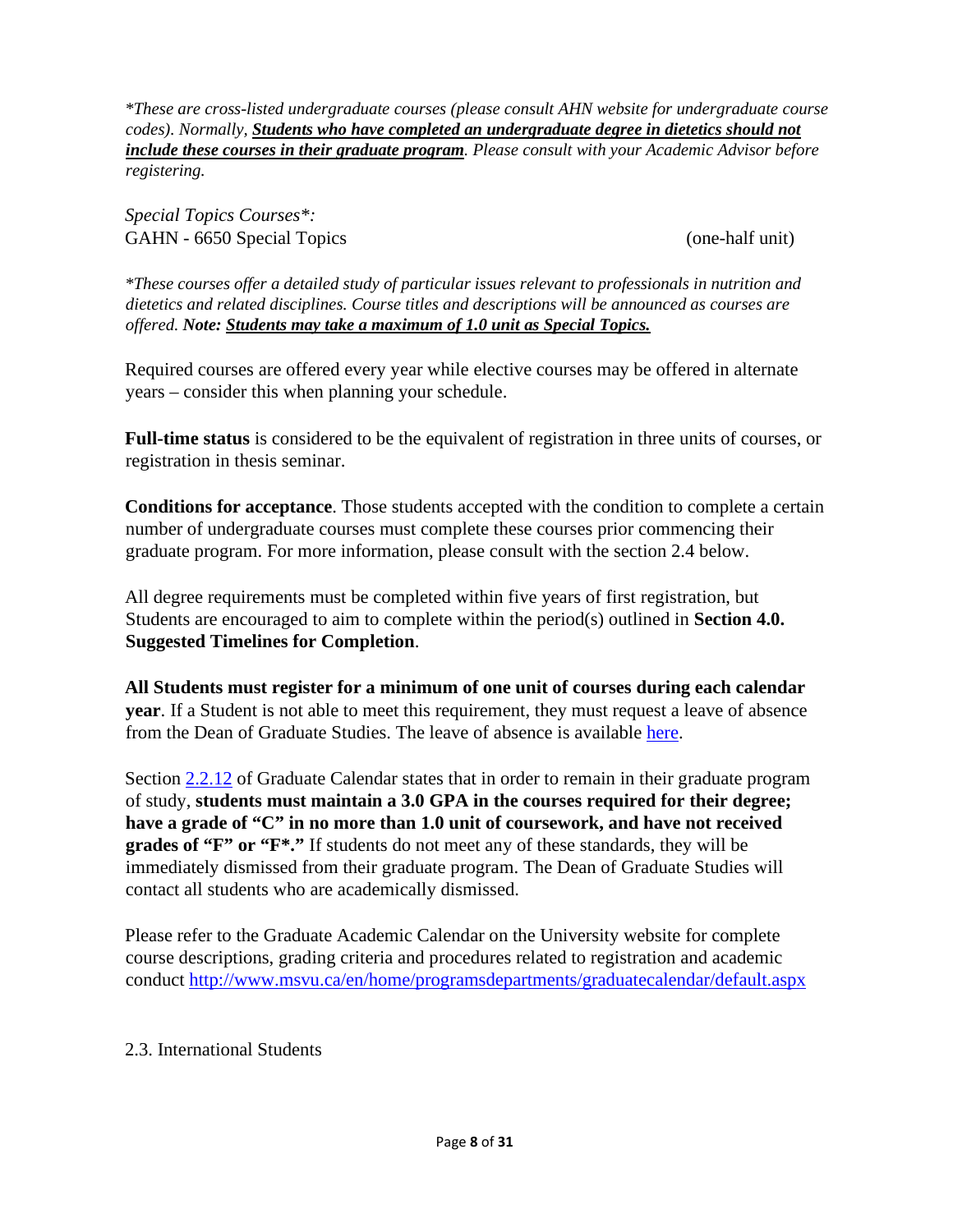International Students may be required to complete *English Language Program* to meet MSVU Language Requirements listed [here.](https://www.msvu.ca/international/english-language-development/english-test-score-requirements/)

Students who have IELTS score 6.0 (no band below 5.5) will spend their first two semesters to complete University Bridging Program (UBP) and Graduate Preparatory Program (GPP).

Students who have IELTS score 6.5 (no band below 6.0) will spend their first semester to complete Graduate Preparatory Program (GPP). Both UBP or GPP are taken concurrently with one undergraduate course.

For more information, please consult with section 2.1.4 Language Proficiency in Graduate Academic Calendar available [here.](https://www.msvu.ca/academics/university-academic-calendars/graduate-academic-calendar/admissions/)

A complete resource to services and programs for international Students can be found on the [International Education Centre](http://www.msvu.ca/en/home/beamountstudent/internationaleducationcentre/default.aspx) [website.](http://www.msvu.ca/en/home/beamountstudent/internationaleducationcentre/default.aspx) 

2.4. Students accepted with a special condition

Graduate Students accepted with the condition to complete one unit of undergraduate course work before formally starting their graduate studies should take:

NUTR 4460 Food and Nutrition in Canada I (one-half unit) NUTR 4461 Food and Nutrition in Canada II (one-half unit) offered in summer-1 and summer-2 semesters, respectively, and achieve grade B or higher.

2.4. Internship Education Program (IEP)

The IEP provides practical dietetic training that can be completed in conjunction with the MScAHN and MAHN. The three internship courses to be completed as part of the IEP are:

- 1. NUTR 4501 (Administration)
- 2. NUTR 4503 (Community)
- 3. NUTR 4502 (Clinical)

Students in the IEP must follow the policies and procedures outlined in the IEP *Policies and Procedures Manual* (located on the IEP Moodle Site). Graduate Students are NOT given preference over Undergraduate Students for internship placements.

Interns must maintain academic currency in order to be well prepared for all of their internship placements and the Canadian Dietetic Registration Exam (CDRE). Students may require academic upgrading if it has been more three years since they have completed course work in a particular knowledge area (see below).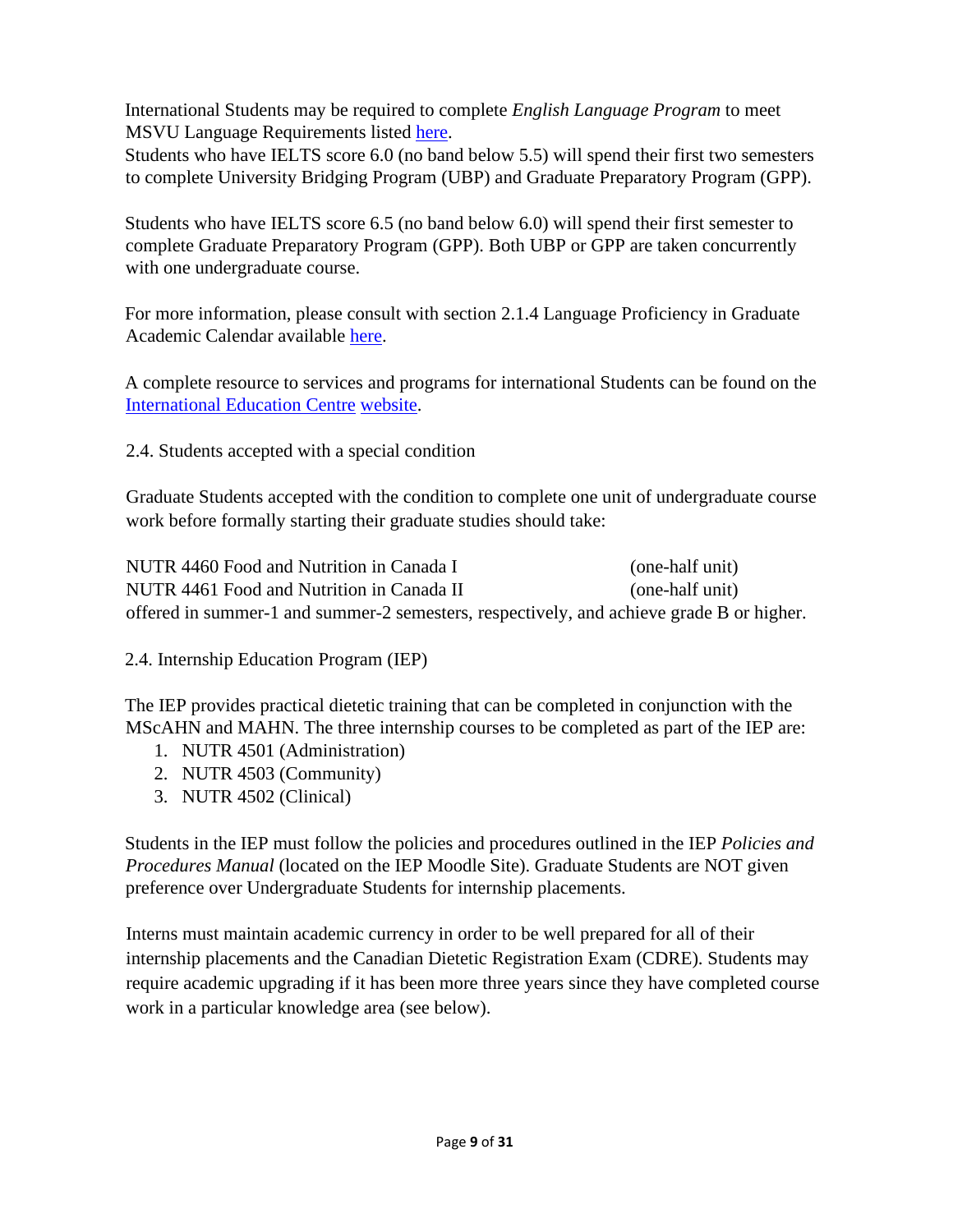| Course work knowledge area                          | <b>Internship Course</b>            |
|-----------------------------------------------------|-------------------------------------|
| Food Service Administration/Management              | NUTR 4501 Administrative Internship |
| <b>Community Nutrition</b>                          | NUTR 4503 Community Internship      |
| <b>Clinical Nutrition/Medical Nutrition Therapy</b> | NUTR 4502 Clinical Internship       |

Interns may petition to have the upgrading requirement in a particular knowledge area waived.

Students who complete the IEP will be given a certificate upon completion. Internship placements (NUTR 4501, 4502, 4503) and all required graduate courses must be completed before the IEP certificate of completion will be issued. See Table 2 (below) for a sample schedule that integrates degree and internship requirements. Incoming Students are also encouraged to consider completing a Prior Learning Assessment (PLA) if they already have work experience in a competency area. Details on how to do this can be obtained from the *IEP Policies and Procedures Manual.*

Table 2a. Recommended MScAHN-IEP Timeline/ Sequence

| Year | <b>Sept-Dec</b>    | Jan-Apr                     | May-Aug                     |
|------|--------------------|-----------------------------|-----------------------------|
|      | Academic Term      | Academic Term               | Level 1 Internship          |
|      | Thesis Proposal    | Thesis Data Collection*     | Level 2 Internship $\wedge$ |
|      | Thesis Completion* | Level 3 Internship $\wedge$ | Graduation                  |

*\* Thesis related timelines will vary based upon project.* 

*^ Keep in mind that NUTR 4502 (Clinical) is normally taken as a Level 2 or 3.*

Please note that the existing policy for thesis continuation includes automatic thesis continuation registration for each consecutive semester starting from the semester when thesis proposal is presented until the thesis is successfully defended and the grade submitted by the Office of Graduate Studies to the Registrar's Office. This policy also stipulates that students shall not graduate during a semester where the student has an active registration. Therefore the alternative timeline (Table 2b) may help to avoid extra tuition cost associated with thesis continuation fee during the internship.

Table 2b. Alternative MScAHN-IEP Timeline/ Sequence

| Year | <b>Sept-Dec</b>    | <b>Jan-Apr</b>          | May-Aug            |
|------|--------------------|-------------------------|--------------------|
|      | Academic Term      | Academic Term           | Level 1 Internship |
|      | Thesis Proposal    | Thesis Data Collection* | Thesis Completion* |
|      | Level 2 Internship | Level 3 Internship      | Graduation         |

*\* Thesis work and completion may depend on project requirements.*

However, the drawback of this sequence is that two internship components taken in the third year of the program may require academic upgrading as indicated in Table 1 above.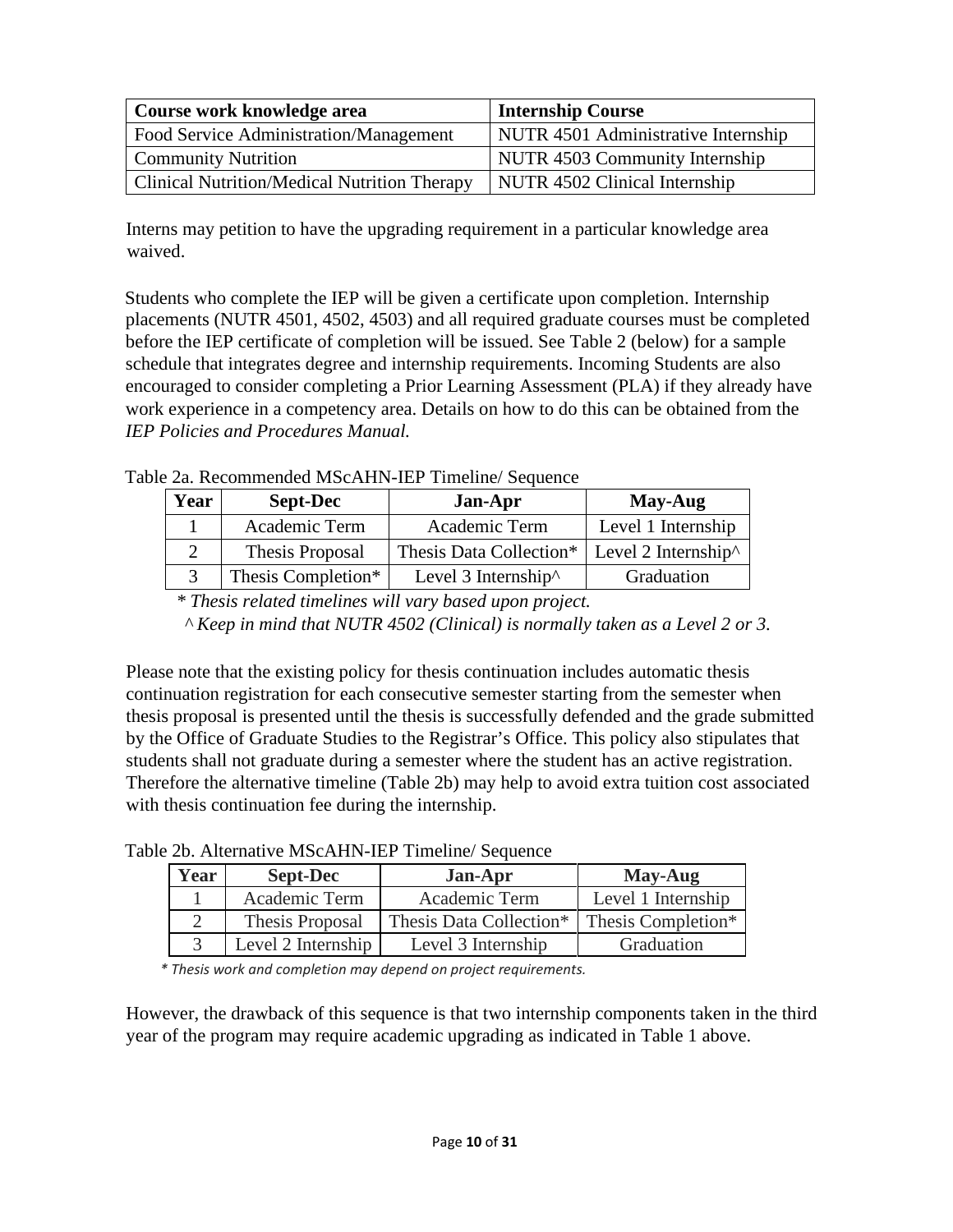Students accepted to MAHN-IEP program will normally complete the MAHN course requirements prior to commencement of internship.

Interns requesting a change in program sequence must submit their request in writing to the IEP Coordinator by **February 1st**, prior to the Internship term. Reasons for this request must be provided (and support from Thesis Supervisor must be obtained when relevant), as change in degree sequence is not automatic.

Prior to commencing the first internship placement, interns must complete the[TCPS 2](https://tcps2core.ca/welcome) [Tutorial Course on Research Ethics \(CORE\)](https://tcps2core.ca/welcome)[,](http://www.pre.ethics.gc.ca/eng/education/tutorial-didacticiel/) an on-line tutorial offered by the Tri-Council Panel for Research Ethics. Interns must also have membership with Dietitians of Canada and attend and/ or complete the following: (1.) IEP Orientation Sessions, (2.) IEP Medical Terminology course, (3.) Dietitians of Canada Learning on Demand Swallow Screen an[d](https://www.dietitians.ca/Learn/Distance-Learning/LODStoreProduct.aspx?guid=c8e84b7e-3002-4afb-b0d4-3feaaf5d763b) Assessment [C](https://www.dietitians.ca/Learn/Distance-Learning/LODStoreProduct.aspx?guid=c8e84b7e-3002-4afb-b0d4-3feaaf5d763b)ourse, (4.) [C](https://www.dietitians.ca/Store/Product.aspx?skuid=42)ritical Care Nutritio[n](https://www.dietitians.ca/Store/Product.aspx?skuid=42) Course and (5.) Dietitians of Canada Learning on Demand Population Public Health Needs Assessmen[t.](https://www.dietitians.ca/Learn/Distance-Learning/LODStoreProduct.aspx?guid=4d61d92f-4a17-4186-a1da-a35d864d48e7) Swallow Screen and Assessment and Critical Care Nutrition are completed as part of NUTR 4502 Clinical Internship and Population/ Public Health Needs Assessment is completed as part of NUTR 4503 Community Internship. Finally, interns must sign and submit the *IEP Intern Terms and Conditions*, a *Criminal Record Check* (including *Vulnerable Sector Search*) and a completed *MSVU Health Screening/Immunization Form* upon admission to the MScAHN-IEP and MAHN-IEP. Online course certificate(s) of completion must be submitted to the IEP Coordinator by the deadlines provided by the IEP Office. These requirements may be subject to change and will include costs in addition to your tuition. For more information, please consult IEP *Policies and Procedures Manual* (located on the IEP Moodle Site).

**Normally interns must have completed their thesis prior to confirmation of the third and final Internship Education Program (IEP) placement (grade on the Intern's transcript). However, an exception may be granted with written permission from the thesis supervisor(s). The IEP is accredited under the Partnership for Dietetic Education and Practice (PDEP) based on completion of the IEP and MScAHN courses and thesis. Therefore, the documents required for writing of the Canadian Dietetic Registration Exam (CDRE) will not be provided until all components of the MScAHN plus IEP have been completed; there will be no exception to this policy.** 

## **3.0. The Department of Applied Human Nutrition**

## 3.1. Core Faculty

*Judy Fraser Arsenault, PDt.*, *MAHE (Mount Saint Vincent University)* Internship Education Program Coordinator. Lab Instructor **Contact:** Judy.Fraser.Arsenault@msvu.ca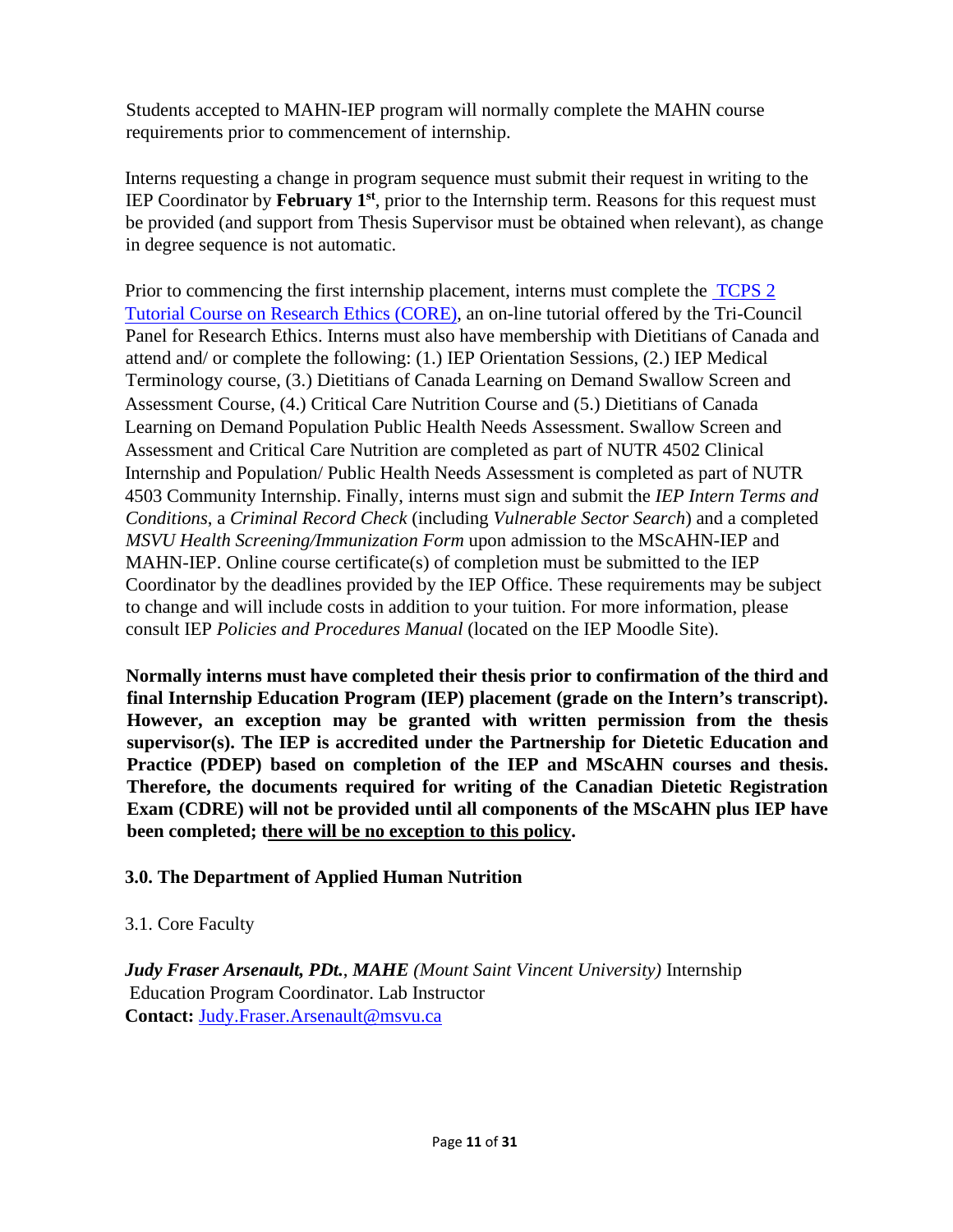*Shannan Grant, MSc, RD, PhD (University of Toronto),* Associate Professor: Evaluation of interventions on markers of chronic disease risk and progression in children and adults - including medical nutrition therapy/ nutrition, physical activity, counselling techniques (e.g. health coaching) and communication mediums (e.g. web-based, telephonebased). Development (and evaluation) of STEM (Science, technology, engineering, math) curriculum for children and youth. Development (and evaluation) of integrative knowledge translation strategies/ studies in nutritional science.

**Contact:** shannan.grant2@msuv.ca

*Dr. Grant will be on sabbatical leave from July 1, 2022 to June 30, 2023.* 

*Phillip Joy*, *PDt, PhD* (*Dalhousie University*), Assistant Professor: Gender and sexual diversity, LGBTQQIP2SAA nutrition and health, social construction of bodies and body image, qualitative and arts-based methodologies. **Contact:** Phillip.joy@msvu.ca

*Daphne Lordly, PDt, MAHE, Ed.D.,* (*University of South Australia*), Chair. Professor: Dietetic Education including: competence, methods, challenges, professional socialization; Professional Standards including: career choice and gender, Dietetic knowledge, what counts. Dietetic bodies; Internationally educated dietitians and students. **Contact:** Daphne.Lordly@msvu.ca

*Bohdan Luhovyy, PhD (Ivan Franko National University of L'viv Ukraine),* Graduate Coordinator, Associate Professor: Functional foods and ingredients, food product development, regulation of satiety and food intake, food sensory science, clinical trials, diets and biomarkers of chronic disease. **Contact:** Bohdan.Luhovyy@msvu.ca

*Linda Mann, PDt., MBA (University of Alberta),* Associate Professor: Foodservice systems (menu analysis, child care centre menu planning, emergency feeding); Influences on food and nutrition status (university Students, immigrants, children); Predictors of entrepreneurship (dietetic program graduates); and Education (dietetic internship preceptors, chef de cuisine). **Contact:** Linda.Mann@msvu.ca

*Kyly Whitfield, PhD (University of British Columbia),* Associate Professor: Research interests include international nutrition; perinatal maternal, infant, and young child feeding and nutrition; micronutrients, with a focus on B vitamins; human milk and lactation; public health interventions in low-resource settings; and fortification. **Contact:**  kyly.whitfield@msvu.ca

*Patricia (Patty) Williams, PhD (University of British Columbia)*. Professor, founder and Director of FoodARC – the Food Action Research Centre, and former Canada Research Chair in Food Security and Policy Change. Research interests include household and community food (in)security, (indigenous) food sovereignty, nutritional inequities, just and sustainable food systems, maternal, infant, and young child nutrition inequities; capacity building processes for systems and policy change; community-based and public health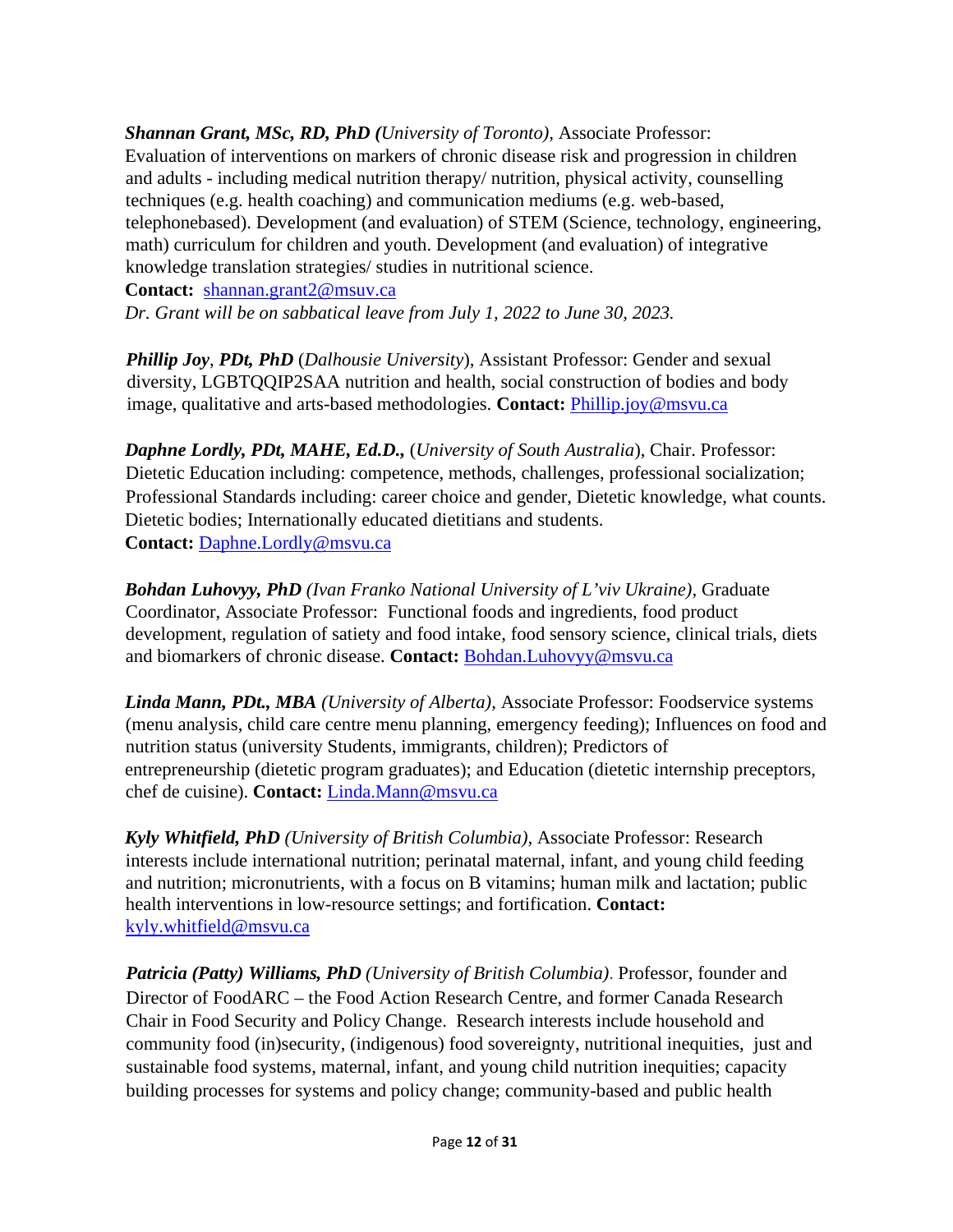interventions to address nutrition inequities; participatory action research; Two-Eyed Seeing. **Contact:** Patty.Williams@msvu.ca

3.2. Adjunct Professors

*Sara Kirk***, PhD** *(University of Leeds),* Professor, Health Promotion, School of Health and Human Performance, Dalhousie University. **Contact**: [sara.kirk@dal.ca](mailto:sara.kirk@dal.ca)

*Matt McSweeney***, PhD** (*University of Guelph*), Associate Professor and Director of the Centre for the Sensory Research of Food **Contact**: matthew.mcsweeney@acadiau.ca

*Catherine Morley,* **PDt, FDC, PhD** (*University of Calgary*)**,** Associate Professor, School of Nutrition and Dietetics, Acadia University **Contact**: Catherine.Morley@acadiau.ca

*Priya Kathirvel*, **PhD** (*University of Wisconsin–Madison*), Adjunct Professor, Mount Saint Vincent University. **Contact**: [priya.kathirvel@msvu.ca](mailto:priya.kathirvel@msvu.ca) 

*Sukhinder Cheema,* **PhD** (*Post Graduate Institute of Medical Education & Research (PGIMER), India*), Professor, Department of Biochemistry, Memorial University. **Contact**: [skaur@mun.ca](mailto:skaur@mun.ca) 

3.3. Core Staff

*Shannon Fisher,* Administrative Assistant **Contact:** shannon.fisher@msvu.ca

Internship Education Program Administrative Assistance Contact: [internship.ed@msvu.ca](mailto:internship.ed@msvu.ca) 

## **4.0. Suggested/ Tentative Timelines for Completion**

While Students generally proceed through the program at their own pace, the following time(s)-to-completion are encouraged for Full Time Students:

- **1.** MAHN (~1 year): Assuming course availability, with careful course selection and no requirement for undergraduate upgrading, the MAHN may be completed in one academic year.
- **2.** MAHN-IEP (~ 2 years). Internship placements (NUTR 4501, 4502, 4503) and all required graduate courses must be completed before the IEP certificate of completion will be issued.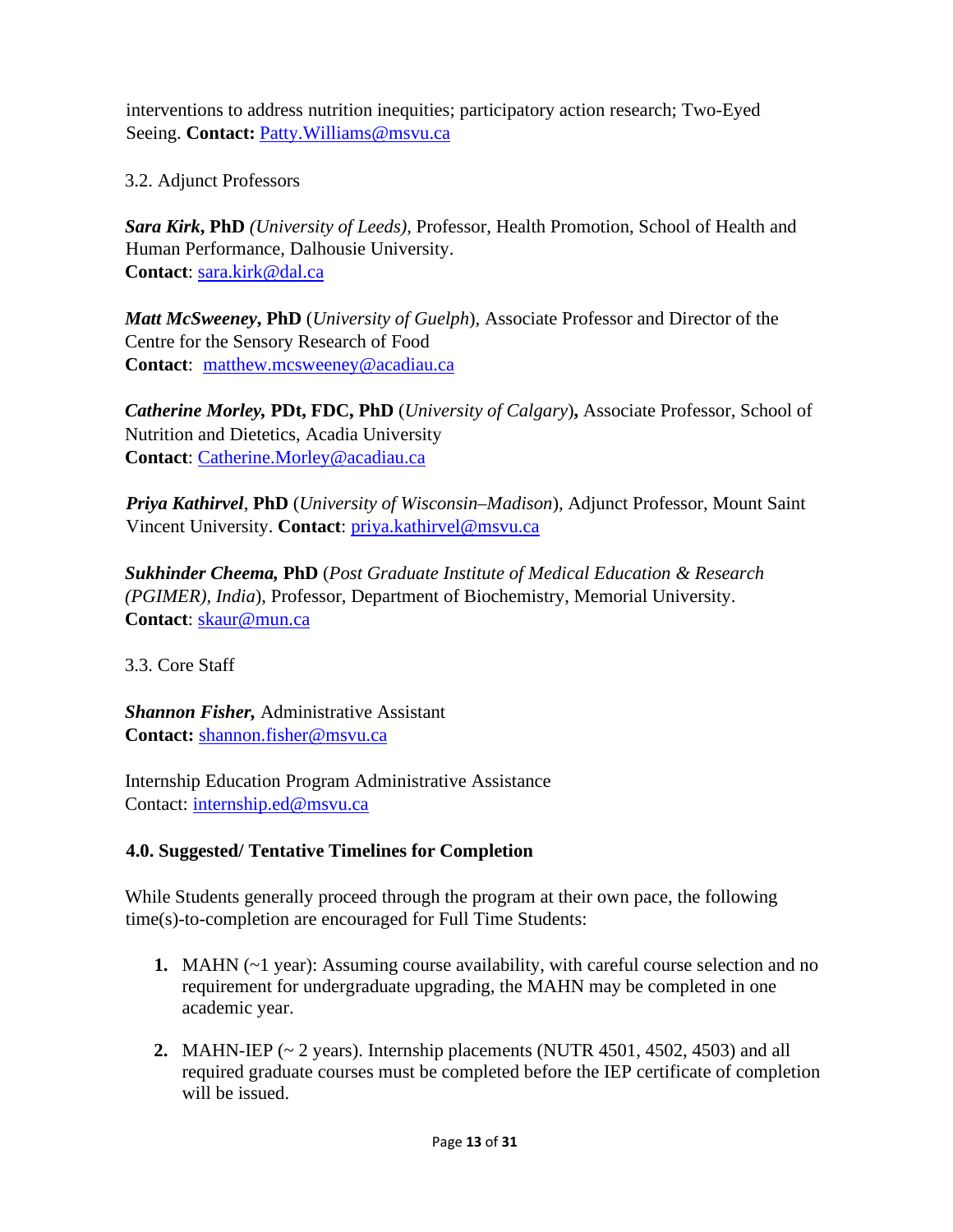- **3.** MScAHN (~2 to 2.5 years): Assuming course availability, course work may be completed in one academic year. Typically, Students can expect the thesis proposal writing and defense to take one term. Data collection and analysis, writing of results and discussion, thesis defense will take approximately two terms.
- **4.** MScAHN-IEP (~2.5 to 3 years): The MScAHN-IEP timeline is the MScAHN timeline + IEP timeline (see **table 2**). Internship placements (NUTR 4501, 4502, 4503) and all required graduate courses must be completed before the IEP certificate of completion will be issued.

Interns entering the MScAHN with IEP or the MAHN with IEP may be given the opportunity through portfolio development and subsequent prior learning assessment (PLA) to receive full or partial credit for one or more Internship courses based on past work experiences as per MSVU Academic Calendar and Internship Education Program Policy and Procedure Manual.

The thesis grade must appear on the Intern's transcript prior to confirmation of the third and final internship placement. Papers confirming fulfilment of internship requirements thereby allowing the student to write the CDRE will NOT be signed until the thesis requirement and internship placements have been completed. There will be no exception to this policy. The internship is accredited under the Partnership for Dietetic Education and Practice (PDEP) based on completion of both the thesis and internship placements.

\*For additional details on part-time study and maximum time-to-completion, please consult the [Graduate Calendar.](http://www.msvu.ca/en/home/programsdepartments/academiccalendars/graduatecalendar/default.aspx) 

\*Please note that MScAHN, MScAHN-IEP, MAHN and MAHN-IEP students **must attend eight graduate seminars over the whole duration of the program** and record the details of the attended seminars, including brief reflections, in their annual report that must be submitted to the Graduate Program Coordinator through *AHN Graduate Program* Moodle site. Please see **Appendix A** for annual report template.

## **5.0. AHN Graduate Studies Facilitators at The Mount**

## **5.1.** Graduate/ Academic Advisor

Each Student is assigned an Academic Advisor on acceptance into the program; often referred to as a Graduate/ Faculty Advisor. With their Advisor, Students will plan a program designed to meet their goals and learning needs. The Advisor assigned to MScAHN Students upon admission and normally this is the Thesis Supervisor. Students are encouraged to have regular contact with their Advisor, especially before registering for courses. Students who may have concerns or suggestions that cannot be addressed by their Supervisor should contact the Department of Applied Human Nutrition Graduate Program Coordinator (below).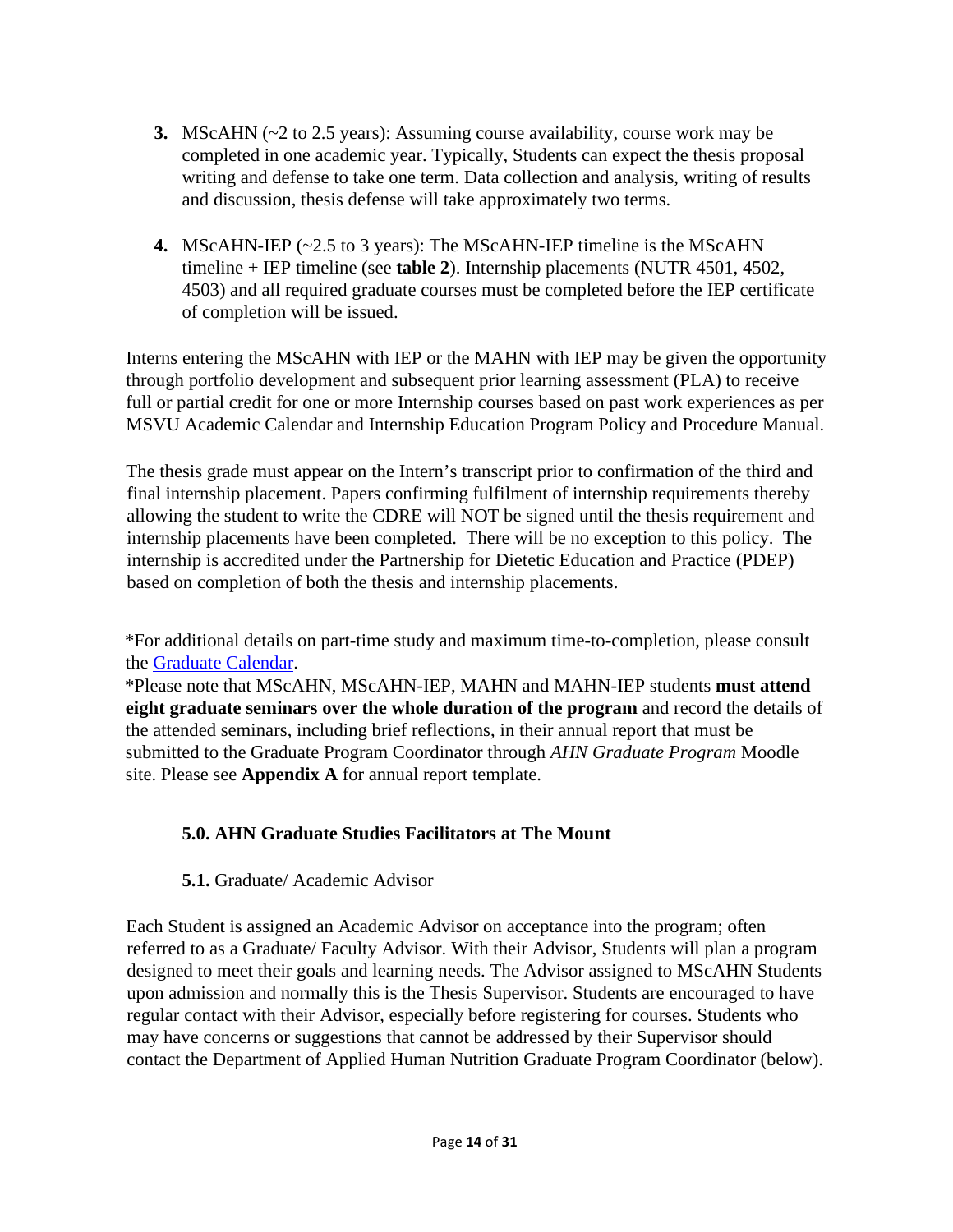Dr. Bohdan Luhovyy Graduate Program Coordinator Email: Bohdan.Luhovyy@msvu.ca

In the case that the Graduate Program Coordinator is unavailable, the Department Chair or Dean of Graduate Studies may be contacted for direction.

Dr. Daphne Lordly, Department of Applied Human Nutrition, Chair Email: Daphne.Lordly@msvu.ca

Dr. Susan Trenholm, Dean of Professional and Graduate Studies Email: [Susan.Trenholm@msvu.ca](mailto:Susan.Trenholm@msvu.ca)

5.2. Thesis Advisory Committee (For MScAHN Students)

The thesis will be written under the direction of a Thesis Supervisor, who will normally\* be a full-time faculty member of the Department of Applied Human Nutrition, and an Advisory Committee. The Supervisor will recommend two or more persons to serve on the Advisory Committee and work with the Student to review, complete and submit the [Appointment of](http://www.msvu.ca/en/home/programsdepartments/graduatestudiesatthemount/thesisrequirementforms.aspx) [Thesis Supervisor](http://www.msvu.ca/en/home/programsdepartments/graduatestudiesatthemount/thesisrequirementforms.aspx) [Form and Policy](http://www.msvu.ca/en/home/programsdepartments/graduatestudiesatthemount/thesisrequirementforms.aspx) to the Graduate Program Coordinator. Normally, one committee member will be from within the Department of Applied Human Nutrition and one member will be from outside the department. The function of the thesis committee will be to approve the thesis proposal, to be available to advise the Student in all stages of the research project, and to approve the final thesis.

*\*Please note: A Thesis Supervisor may be from outside the university in specific circumstances. See Appointment of [External Thesis Supervisor](https://www.msvu.ca/academics/graduate-studies-at-the-mount/thesis-requirement-forms/) [Approval Form.](http://www.msvu.ca/site/media/msvu/Documents/Appt%20of%20External%20Thesis%20Supervisor%20Form%20and%20Policy%20-%20REVISED%20F2014(1).pdf)* 

## **6.0. The MScAHN Agreement(s)**

The Department of Applied Human Nutrition has developed a *MSc Applied Human Nutrition – Pre-Thesis Checklist* to complement this Graduate Handbook and the MSVU Graduate Academic Calendar. This checklist outlines several topics of interest specific to the thesis portion of this program. The purpose of this Checklist is to ensure that expectations are clear between the graduate student and faculty supervisor within the Department of Applied Human Nutrition. MScAHN students should review this checklist with their faculty supervisor, and submit this signed document to the AHN Graduate Program Coordinator within 2 weeks of starting the thesis course GAHN 6691.

6.1. Responsibilities of Thesis Supervisor

When a faculty member agrees to serve as a "Thesis Supervisor", s/he assumes several responsibilities: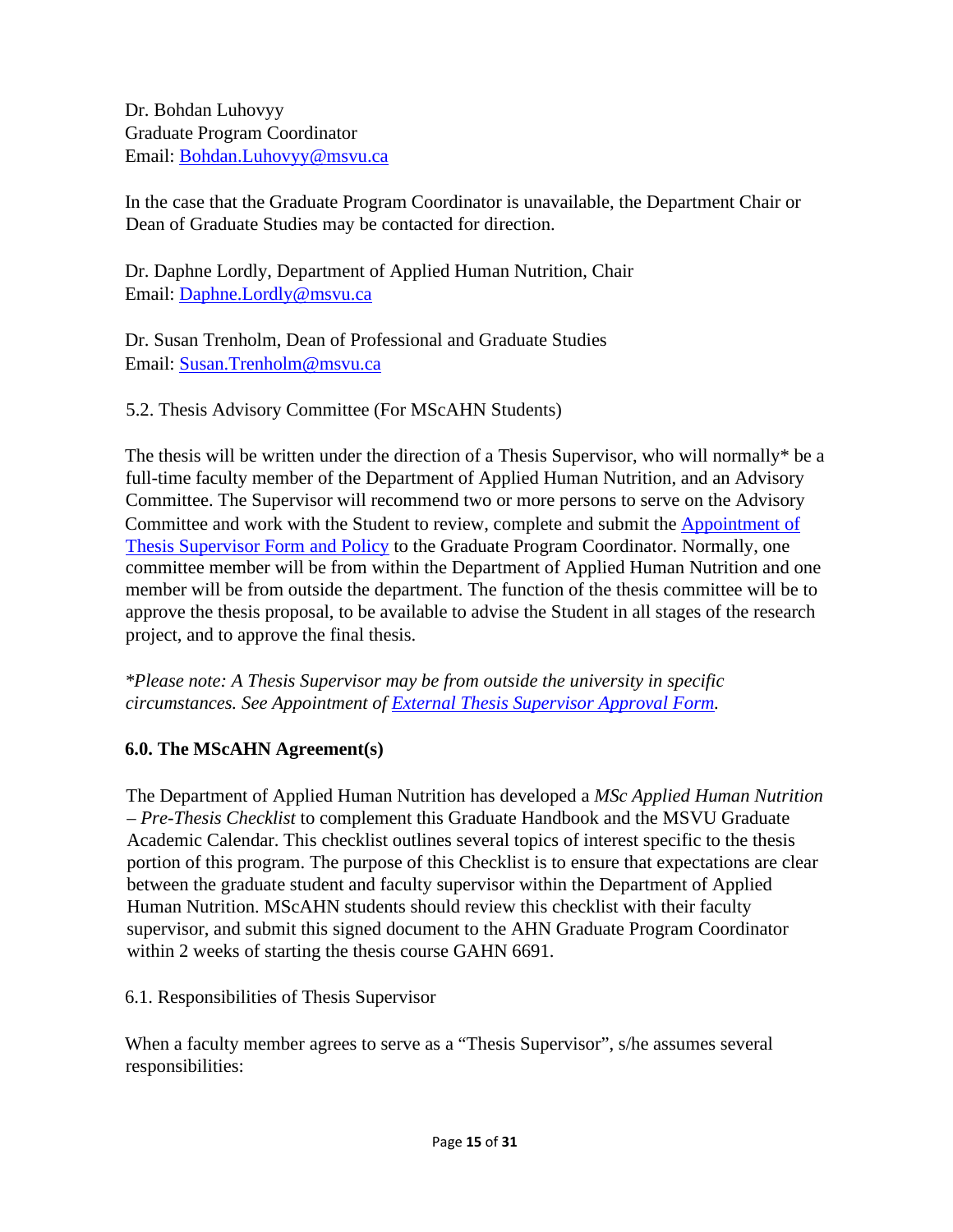- a. To be accessible to Students and to be available for consultation within a reasonable time frame;
- b. To be as helpful as possible in suggesting research topics and in assisting Students to define their theses;
- c. To inform Students approximately how long it will be before written work, such as drafts of chapters, can be returned with comments;
- d. To be thorough in their examination of thesis chapters, supplying, where appropriate, detailed comments on such matters as literary form, structure, use of evidence, relation of the thesis to published work on the subject, citation of references, and making constructive suggestions for rewriting and improving the draft;
- e. To indicate clearly when a draft is in a satisfactory final form, or, if it is clear to the Supervisor that the thesis cannot be successfully completed, to so advise the Student;
- f. To know the departmental and university regulations and standards to which the writer of a thesis is expected to conform, and to make sure that the Student is aware of them;
- g. To continue supervision while on leave, possibly with arrangements also being made for members of the Advisory Committee to assist the Student for the leave period;
- h. To advise and help the Student to approach other faculty members for assistance with specific problems or even to request the reading of a chapter or section of the thesis.

#### 6.2. Responsibilities of MScAHN Students

When a Graduate Student undertakes the writing of a thesis, s/he also assumes several responsibilities:

- a. To choose a topic (with the Supervisor's help) and to produce a thesis;
- b. To submit a copy of all proposal and thesis drafts in the format requested by committee members (e.g. hard copy, electronic copy);
- c. To produce a thesis which meets the standards of scholarship required by the university and the department, including demonstration of their capacity for independent scholarship and research in their field;
- d. To acknowledge direct assistance or borrowed material from other scholars or researchers;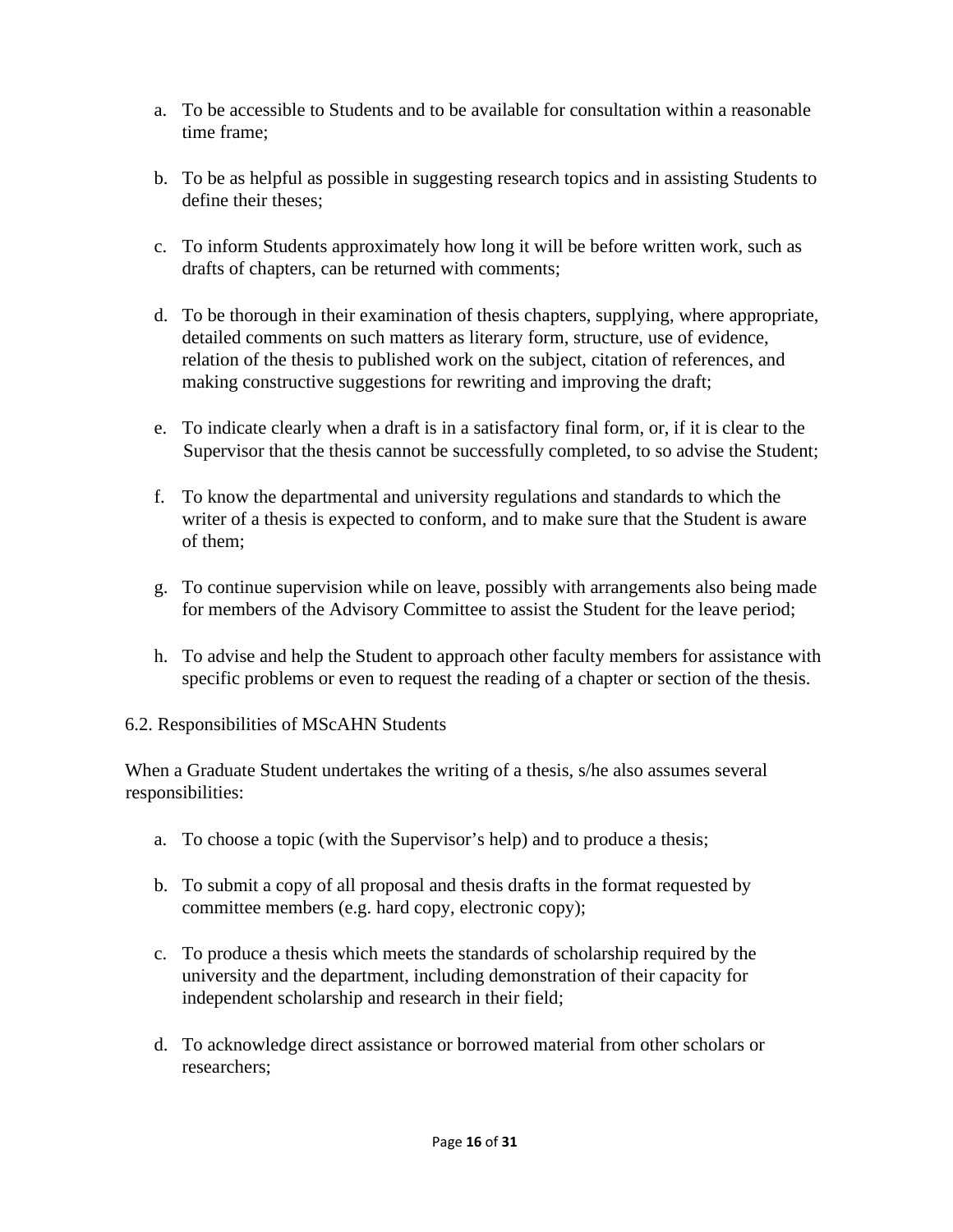- e. To realize that the Supervisor has undergraduate or other duties, which may at times, delay the Student's access to the Supervisor at short notice;
- f. To give serious and considered attention to advice and direction from the Supervisor;
- g. To submit their work to the judgement of the department and to abide by its decision when any rights of appeal, if exercised, have been exhausted;
- h. To be familiar with information in the graduate handbook (and calendar) and various timelines related to thesis completion and convocation;
- i. To know the departmental and university regulations and standards, to which the writer of a thesis is required to conform.

#### 6.3. Rights of Supervisors

The Supervisor has the following rights:

- a. To expect Students to give serious and considered attention to their advice concerning what they regard as essential changes in the thesis;
- b. To terminate supervision and advise the Student to find another Supervisor if the Student does not heed advice and ignores recommendations for changes in the thesis, or if the Student is not putting forth a reasonable effort;
- c. To have their thesis supervision properly credited by the department as an intrinsic part of their workload so that, in the assignment of duties, they are not overburdened to the point of having their effectiveness impaired as Supervisors.
- 6.4. Rights of Students

The Student has the following rights:

- a. To have a clear understanding of what is expected in thesis-writing;
- b. To expect help from their Supervisor in establishing a feasible topic and in solving problems and assessing progress as the thesis is being written;
- c. To receive a fair assessment of the completed thesis and explanations of constructive criticism;
- d. To be allowed to have a new Supervisor when they can offer convincing reasons (with evidence) to the department for the change;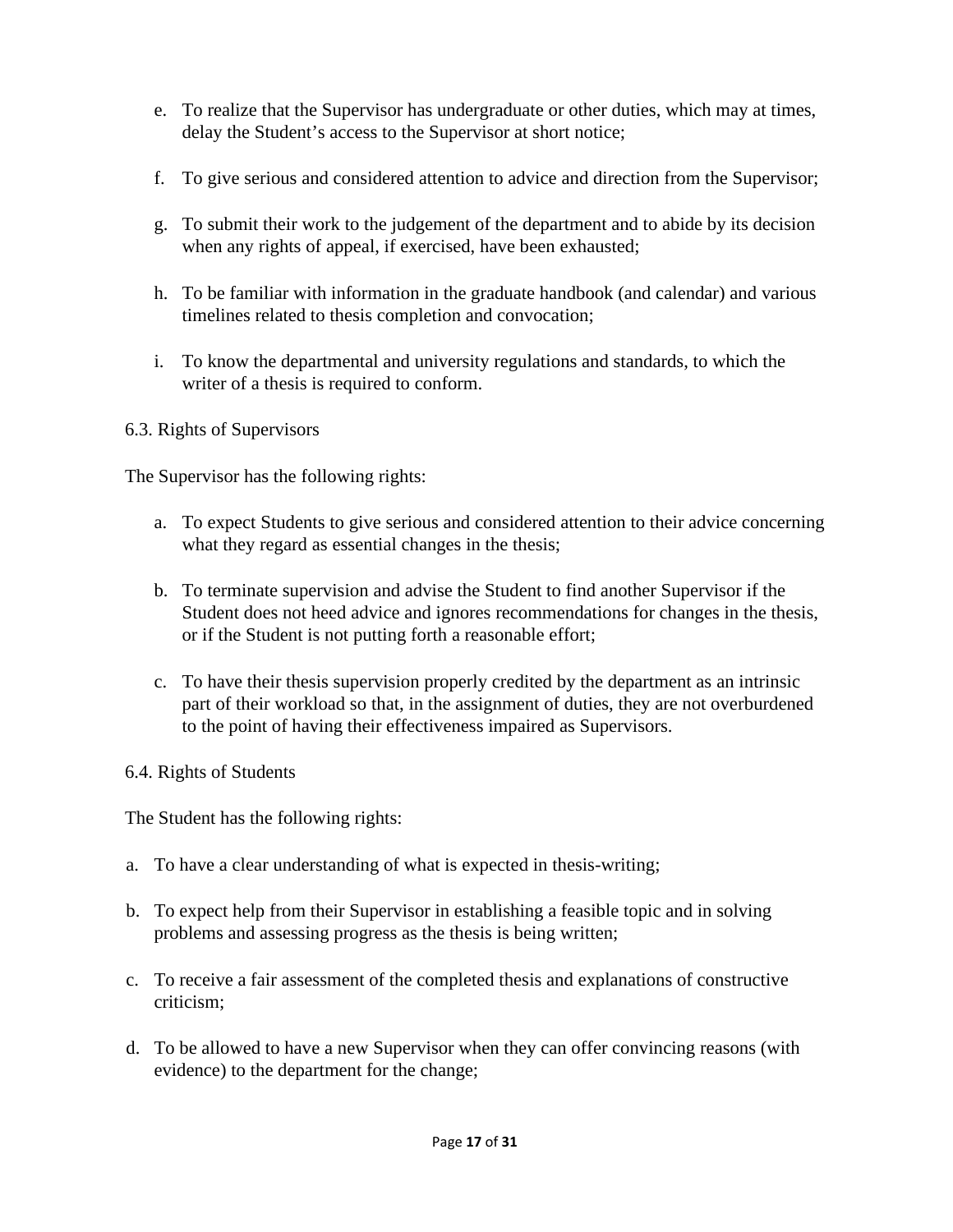- e. To be protected from exploitation by their Supervisor or other faculty members if the latter should intrude upon Students' right of authorship or constrain Students' research efforts for purposes not directly related to the advancement of the thesis project;
- f. To submit a thesis even if the Supervisor is not satisfied, although such action should be taken only in extreme cases and after full consultation with the department.
- 6.5. Responsibilities of the Department
- a. To uphold a good standard for theses;
- b. To provide adequate advising at all times, so that, when a Supervisor leaves the university for another permanent position, substitute arrangements are made as soon as possible;
- c. To allow Students to change Supervisors if their research interests shift or develop in a new direction;
- d. To provide procedures that assist and encourage Students to complete the thesis, such as early review and approval of topic and methodology, guidelines on access and appeals, oversight of the Student's schedule, and a clearly stated system of thesis review and evaluation;
- e. To provide a fair evaluation of the thesis, normally by giving considerable responsibility to the committee and the Thesis Supervisor.

Please consult [Graduate Calendar](http://www.msvu.ca/en/home/programsdepartments/academiccalendars/graduatecalendar/default.aspx) [f](http://www.msvu.ca/en/home/programsdepartments/academiccalendars/graduatecalendar/default.aspx)or more information.

*\* Students who may have concerns or suggestions that cannot be addressed by their Supervisor should contact their Advisor or the Department of Applied Human Nutrition Graduate Program Coordinator.* 

#### **7.0. The Thesis**

#### 7.1. Thesis Registration (GAHN 6691)

Students who are enrolled for thesis credit are expected to present two seminars: (1.) the proposal, and the (2.) defense of thesis. If work (agreed upon by Student and Advisory Committee) is not completed within one calendar year, the Student will have to pay a continuation fee (50% of the tuition rate prorated to the length of extension).

#### 7.2. Thesis Proposal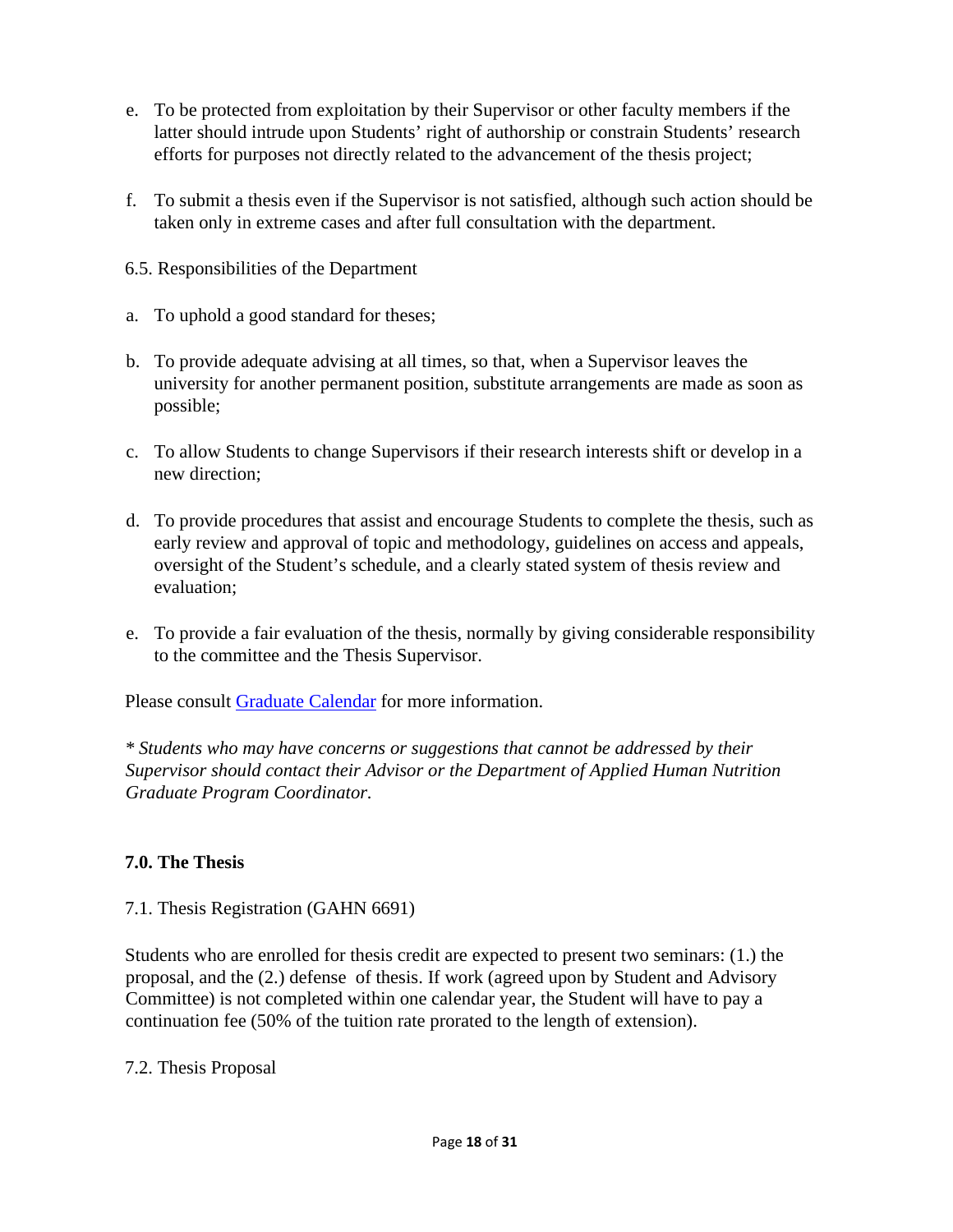Students typically complete one semester or one and one-half units of course work before formulating a research proposal. **It is advised that substantial review of relevant research literature be carried out before the thesis committee is finalized.** Students should be registered for thesis course in the semester when they plan their thesis proposal. Once they are registered for thesis, there will be an automatic thesis continuation registration for each consecutive semester until the thesis is successfully defended.

*Please note: A proposal developed as part of a course (e.g. GAHN 6670 Quantitative Methods of Nutrition Research or GAHN 6675 Qualitative Methods of Nutrition Research) does not necessarily become the thesis proposal.* 

**By far, the greatest amount of time for conducting the research and for writing the thesis needs to be devoted to reviewing related literature, refining the problem statement or hypothesis, developing the methodology, procedures and instruments. Data collection and analysis typically require less time, if the review of literature and proposal has been thorough. AHN Main office (and The Mount Library) has copies of previous theses for Students to review.** 

The purpose of the proposal is to communicate the nature of the inquiry that is to be carried out. The proposal may include:

- An in-depth literature review (including critical appraisal of original research)
- Vocabulary
- A statement of the problem or research focus
- An explanation of theoretical/practical importance of the study (Significance)
- The research question or hypotheses or purpose
- Description of theoretical framework $(s)$
- Materials and Methods (including plan for data management and analysis)
- Ethical considerations and safeguards
- Discussion of limitations of the inquiry
- Thesis and Research Timeline
- References (in-text and bibliography)

While the degree of explicitness required in a proposal may vary from study to study and Supervisor to Supervisor, the Student should be aware of the benefits associated with a careful, precise proposal. Provocative research questions usually arise out of a familiarity with the literature of a particular area of study. Moreover, a clear understanding of theoretical frameworks will also facilitate the research and writing process. Consequently, at the time of writing the proposal, the Student should be able to demonstrate the familiarity with the literature and a sound understanding of the theoretical framework(s) which will inform the research. The critical review of related research and the presentation and application of an appropriate theoretical framework(s) contained in the proposal can form the basis of the literature review chapter and theoretical framework chapter in the final thesis. Therefore, the thesis proposal can be viewed as working (and evolving) document, rather than an end in itself.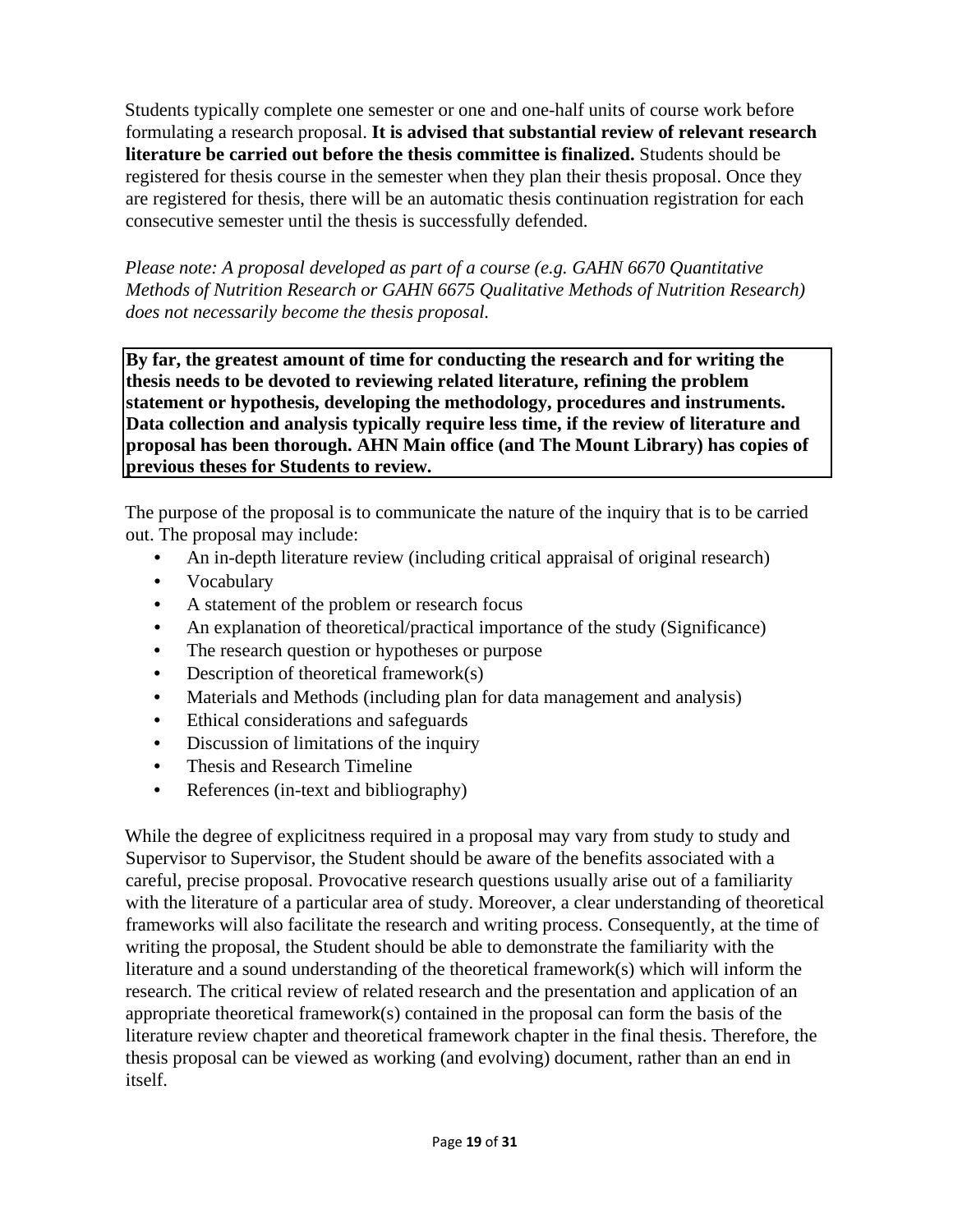Some Relevant Policies and Procedures:

- *[Notification of Thesis Proposal Presentation and Policy](https://www.msvu.ca/wp-content/uploads/2020/05/Notification20of20Thesis20Proposal20Presentation20and20Policy20-REVISED20March202018.pdf)*
- *[Thesis Proposal Presentation Report and Policy](https://www.msvu.ca/wp-content/uploads/2020/05/Thesis20Proposal20Presentation20Report20and20Policy20-20REVISED20March202018.pdf)*

## 7.2.1. Referencing Format

The Department of Applied Human Nutrition Faculty often use the referencing style of the [Canadian Journal of Dietetic Practice and Research](https://dcjournal.ca/page/authors-cjdpr/guide)[.](ttp://www.dietitians.ca/Downloadable-Content/Public/guide_for_authors.aspx) Some Supervisors may require other referencing styles such as the American Psychological Association (APA), the American Medical Association (AMA), the Modern Language Association (MLA) or Vancouver. Details on these style requirements can be found on their respective journals websites (under guide for authors) or via<https://libguides.msvu.ca/help/citation>

## 7.2.2. Ethical Standards and University Research Ethics Board Approval

Much of the research conducted by AHN Faculty includes humans. When human participants are included in research activities, the question of ethical standards must be addressed. Students are expected to adhere to the [Tri-](http://www.pre.ethics.gc.ca/eng/policy-politique/initiatives/tcps2-eptc2/Default/)[Council Ethics Policy: Ethical Conduct](https://ethics.gc.ca/eng/education_tutorial-didacticiel.html) [for](http://www.pre.ethics.gc.ca/eng/policy-politique/initiatives/tcps2-eptc2/Default/)  [Research Involving Humans](http://www.pre.ethics.gc.ca/eng/policy-politique/initiatives/tcps2-eptc2/Default/) [a](http://www.pre.ethics.gc.ca/eng/policy-politique/initiatives/tcps2-eptc2/Default/)nd work with their Supervisor to obtain [University](http://www.msvu.ca/en/home/research/researchethics/default.aspx) [Research](http://www.msvu.ca/en/home/research/researchethics/default.aspx)  [Ethics Board \(UREB\)](http://www.msvu.ca/en/home/research/researchethics/default.aspx) before data collection begins. All Students who conduct research with human participants must complete online tutorial [TCPS 2: CORE](https://tcps2core.ca/welcome) [\(](https://tcps2core.ca/welcome)online course on Research Ethics). The certificate you received upon completion of this online course must be submitted to your Thesis Supervisor for submission to UREB along with the REB application.

Work with your Thesis Supervisor to complete the relevant UREB forms for your REB application. Each lab will complete this process slightly differently. Students must consult with their Supervisor to determine whether the risk level of their studies is "minimal risk" or exceeds minimal risk. That said, the UREB make the final decision in regards to the risk level. UREB application forms are available on the [UREB](http://www.msvu.ca/en/home/research/researchethics/forms.aspx.) [website](https://www.msvu.ca/research-at-the-mount/research-ethics/forms-and-applications/)[.](http://www.msvu.ca/en/home/research/researchethics/forms.aspx.) More information on ethics is provided in **Appendix B**. Please allow a minimum of three weeks for (expedited) review.

**Please note: The thesis committee must approve the research proposal before an application is submitted to the UREB.** Approval consists of a defense of the proposal held in accordance with department regulations and a signed approval form. This signed approval form must be included with the UREB application. Ethics Certificates are given for one year. Research that extends beyond the one calendar year will require a formal extension from UREB. Also note that a final ethics report is required following completion of the thesis. The form for the final report is included on the website with the application forms.

7.3. Organization of the Thesis – Guidelines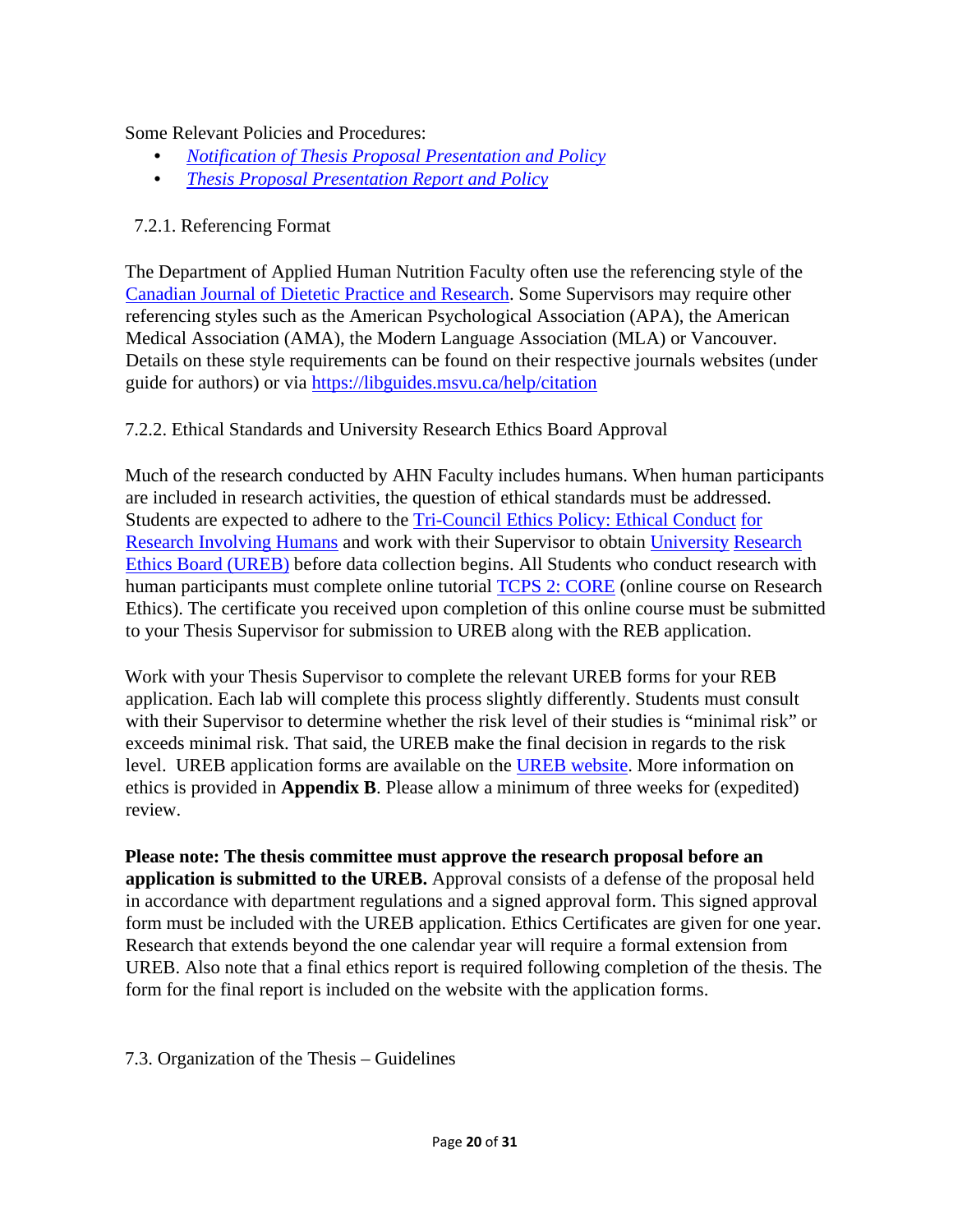- Title page (See **Appendix C** for sample)
- Copyright Notice
- Signed approval page (See **Appendix D**)
- Dedication (*if any)*
- Abstract *(300 to 500 words*, See **Appendix E and F***)*
- Preface (*if any)*
- Acknowledgement *(if any)*
- Table of contents *(listing chapter heads and subheads, references and appendix)*
- List of tables *(if any)*
- List of figures or illustrations *(if any)*
- List of plates *(if any)*
- Body of text  $*$
- Footnotes *(if any)*
- Reference
- Appendices *(if any)*

\* Body of texts will vary but typically included chapters that correspond to: Introduction, Literature Review/ Theoretical Framework(s), research problem, research hypothesis/objectives/questions, methods, results, discussion, conclusions and recommendations. Please review appendix G and consult with your Supervisor for guidance.

## 7.4. Thesis Defense

The thesis committee must be provided with a **minimum of two weeks** (10 business days) to review the final draft of a thesis before a defense. [The Notification of Thesis Defense and](http://www.msvu.ca/en/home/programsdepartments/graduatestudiesatthemount/thesisrequirementforms.aspx) [Policy](http://www.msvu.ca/en/home/programsdepartments/graduatestudiesatthemount/thesisrequirementforms.aspx) [m](http://www.msvu.ca/en/home/programsdepartments/graduatestudiesatthemount/thesisrequirementforms.aspx)ust be reviewed, completed and submitted as part of this process**. For committee members requesting a hardcopy of the thesis document, it is the Student's responsibility to deliver the hardcopy. This extends into circumstances where the hardcopy thesis has to be mailed or faxed.** 

After completion of the defense, the thesis committee will meet *in camera* (privately) and shall by majority vote reach one of the following decisions:

- a. Approve thesis.
- b. Approve thesis with minor revisions.
- c. Require that the thesis be revised and resubmitted for examination.
- d. Fail the thesis with no opportunity for resubmission.

The decision of the thesis committee is considered to be final and is communicated to the Dean of Graduate Studies using the **Thesis Defense Form**[.](http://www.msvu.ca/site/media/msvu/Documents/Thesis%20Defense%20%20Report%20Form%20and%20Policy%20-%20W2015(1).pdf) When the Thesis Supervisor/ committee are satisfied with revisions, the [Thesis Release Form](https://www.msvu.ca/wp-content/uploads/2020/05/Thesis20Release20Form20and20Policy20-20Revised20March202018.pdf) [i](http://www.msvu.ca/site/media/msvu/Documents/Thesis%20Release%20Form%20and%20Policy%20-%20Revised%20W2015(1).pdf)s completed and forwarded to the Dean of Graduate Studies.

7.5. Submission of Thesis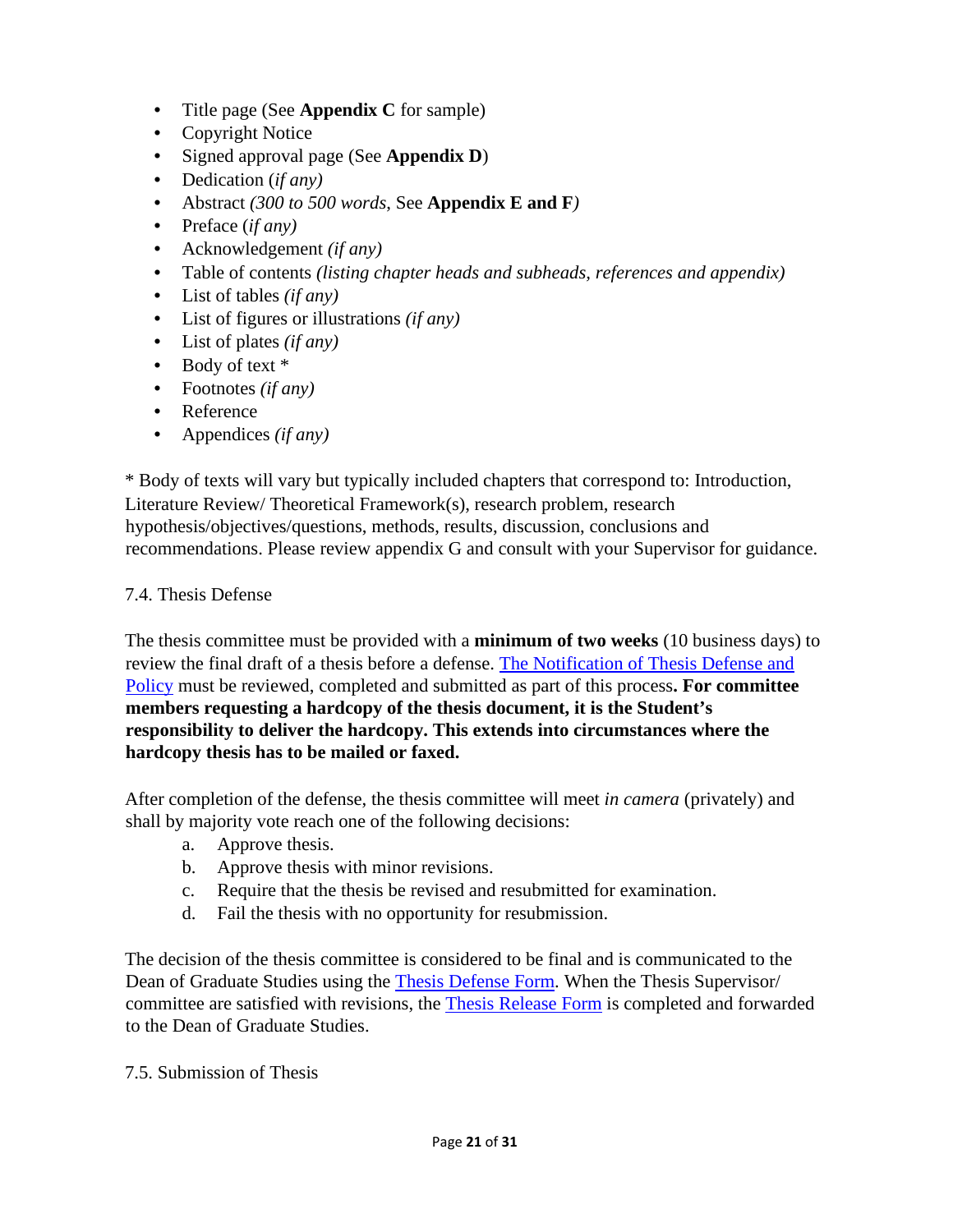The final approved thesis will be submitted using the *Electronic Thesis Deposit Program*. Students must submit three complete electronic versions of their thesis to the Library. The thesis will be "published" in PDF format and submitted electronically. Detailed instructions are available on the [MSVU Thesis Deposit Overview website](https://libguides.msvu.ca/c.php?g=702786&p=4995736)[.](http://www.msvu.ca/en/home/library/universityarchives/ethesisdeposit.aspx.) 

The Department of Applied Human Nutrition is to be provided with one hard copy (may be soft bound) and one electronic copy of the thesis. The Student should provide the Thesis Supervisor with a hard copy (may be soft bound, committee members may desire a copy), in addition to an electronic copy. Students can arrange to have the thesis bound with a hard cover through the Library if they wish. If so, all theses will have a standard cover, blue in colour with the university logo, the title, degree, the Student's name and year embossed in gold on the cover and an abbreviated title, degree, Student name and year on the spine. Hardcopies should be distributed within one year of thesis defense.

## **Payment for bound copies of the thesis must be made to Financial Services before the unbound copies are deposited at the library circulation desk. A receipt of payment must be presented. Theses presented without evidence of payment will not be sent to the bindery. Soft bound copies are arranged for by the Student.**

When the bound theses are delivered to the university, the Student will be notified by the Archivist/Librarian to come pick them up.

#### **8.0. Sequence of Events - Thesis**

Often, the sequence of events for Students admitted to MScAHN will be as follows (this may vary, it is important to maintain open communication with your Thesis Supervisor concerning sequence.):

- Admitted Student discusses topics of interest with Academic/ Graduate Advisor.
- Academic Advisor suggests potential Thesis Supervisor(s) and facilitates meeting between Student and relevant Faculty.
- Student conducts initial review of literature and formulates a specific research problem.
- Student prepares proposed research plan that answers the following questions.
- *What is the general area in which you wish to study?*
- *What specific question do you propose to answer?*
- *What does current research say about this question?*
- *How do you propose to answer this question?*
- Student presents her/his proposed project to the Thesis Supervisor. After agreement is made between Student and Thesis Supervisor,
- Student communicates agreement to the AHN Graduate Studies Program Coordinator.
- Student prepares a complete proposal under the supervision of Thesis Supervisor. As the Student proceeds with the review of relevant literature and development of methodology, the Student may, in consultation with Thesis Supervisor, seek the advice of other faculty members who have expertise relevant to aspects of the proposed study. These faculty members may or may not become members of the thesis committee.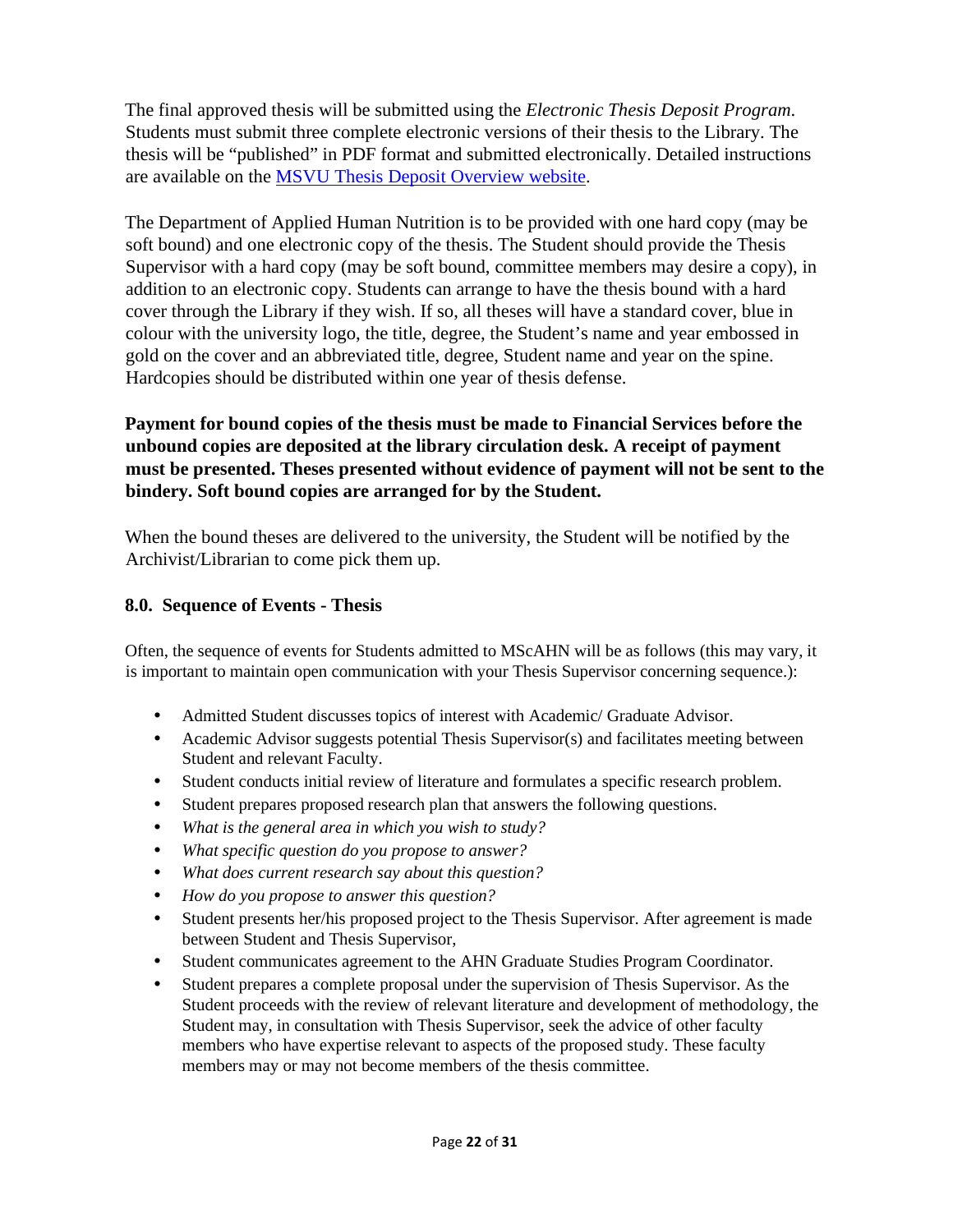- The Student and Thesis Supervisor discuss make-up of thesis committee and invitations are issued.
- Students using human participants in their research are required to submit their proposal to the UREB for approval. This approval is sought, in consultation with Thesis Supervisor, after the thesis proposal has been approved.
- Thesis Supervisor approves the proposal for presentation to committee, calls proposal seminar and announces date of proposal seminar to the Office of the Dean of Graduate Studies. In addition to the policies outlined in *Notification of Thesis Proposal Presentation*, the electronic copy of the proposal should be e-mailed to the AHN Administrative Assistant, Shannon Fisher (Shannon.Fisher@msvu.ca) (for addition to the Student's file). The electronic copy of the abstract along with the information about proposal defense will be circulated to all faculty and Students at least one week prior to the proposal.
- Proposal seminar is held with the Thesis Supervisor chairing the presentation. AHN Department is invited to attend. Suggested meeting format:
- Introduction by Thesis Supervisor
- 20-30 minute presentation by Student
- Questioning by committee members followed by questions from others present
- Committee members meet in camera
- Committee meets with Student
- A copy of the revised proposal and acceptance of proposal must be sent to the Dean of Graduate Studies.
- The Student works with the Thesis Supervisor, and consults Advisory Committee Members while the study is active (data collection).
- In consultation with Thesis Supervisor, the Student submits approved (Supervisor reviewed) copies of thesis draft to committee members. Expected turnaround time is often **two weeks**, but this should be agreed upon by committee members and the Student. Once the Committee agrees that the thesis is ready for defense, the student must send the Thesis Supervisor and the committee the latest draft **at least two weeks (often preferably a month)** prior to the intended oral defense.
- Thesis defense. In addition to the policies outlined in *Notification of Thesis Defense*, the Student must submit an electronic (PDF) copy of their abstract one week prior to seminar to the Department Administrative Assistant, Shannon Fisher (Shannon.Fisher@msvu.ca). A public Thesis Seminar is called. Suggested defense format:
- A representative from the Office of Graduate Studies will chair the thesis defense.
- Student presents summary of research focus, methodology, method, findings and recommendations (30 minutes).
- Committee members question the Student, one at a time, in a "round robin" format. Upon completion of one cycle of questioning by all committee members, the chair of the thesis defense invites committee members, one at a time, to participate in a subsequent round of questions, should they so choose. The chair of the thesis defense then invites all others present to ask questions.
- Committee meets (in camera) to decide the outcome of the defense and this is communicated to the Dean of Graduate Studies. **Final editing following the oral defense must be completed at least one month prior to the intended date of graduation.**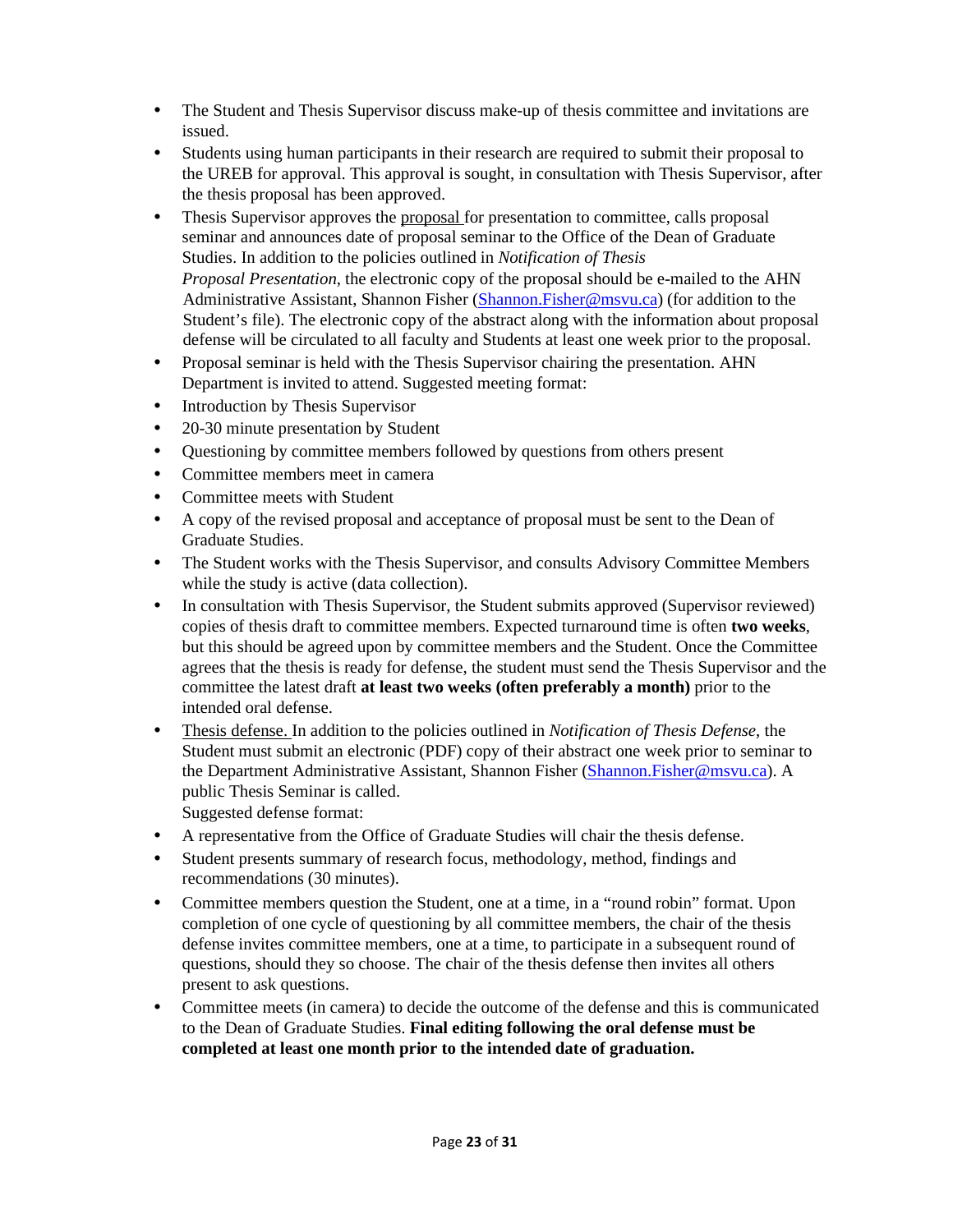**APPENDIX A:** Annual Report (use the fillable template in MS Word available on AHN Graduate Program Moodle Site) *(must be submitted by April 1st via Moodle site: AHN Graduate Program)*

# **APPENDIX B**

## **Policies & Guidelines for Conducting Research with Human Participants**

<http://www.msvu.ca/en/home/research/researchethics/policies.aspx>

## **Research Ethics Forms and Applications**

<https://www.msvu.ca/research-at-the-mount/research-ethics/forms-and-applications/>

Most applications include: REB.FORM.001 Standard Application for Research Ethics Clearance: [https://www.msvu.ca/wp-content/uploads/2020/07/REB.FORM\\_.001-Standard.docx](https://www.msvu.ca/wp-content/uploads/2020/07/REB.FORM_.001-Standard.docx)

If the project is conducted as a part of faculty research project, use REB.FORM.006 Student Research as Part of Faculty Research:

[https://www.msvu.ca/wp-content/uploads/2022/04/REB.FORM\\_.001-Standard-](https://www.msvu.ca/wp-content/uploads/2022/04/REB.FORM_.001-Standard-Mar2022.docx)Mar<sub>2022</sub>.docx

For changes in research protocol including adding new research team members, use REB.FORM.002 Request for Change to Approved Protocol: [https://www.msvu.ca/wp-content/uploads/2022/04/REB.FORM\\_.002-Modification-](https://www.msvu.ca/wp-content/uploads/2022/04/REB.FORM_.002-Modification-Mar2022.docx)

Mar2022.docx

In case of unanticipated research event or adverse event, Students must notify their Supervisor and the appropriate form should be submitted to UREB:

REB.FORM.007 Adverse Event Report:

[https://www.msvu.ca/wp-content/uploads/2022/04/REB.FORM\\_.007-Adverse-Event-](https://www.msvu.ca/wp-content/uploads/2022/04/REB.FORM_.007-Adverse-Event-Mar2022.docx)Mar2022.docx

REB.FORM.008 Unanticipated Research Event Report:

[https://www.msvu.ca/wp-content/uploads/2022/04/REB.FORM\\_.008-Unanticipated-Event-](https://www.msvu.ca/wp-content/uploads/2022/04/REB.FORM_.008-Unanticipated-Event-Mar2022.docx)Mar<sub>2022</sub>.docx

Students must complete REB.FORM.003 Renewal request / Annual report [https://www.msvu.ca/wp-content/uploads/2022/04/REB.FORM\\_.003-Annual-Report-](https://www.msvu.ca/wp-content/uploads/2022/04/REB.FORM_.003-Annual-Report-Mar2022.docx)[Mar2022.docx](https://www.msvu.ca/wp-content/uploads/2022/04/REB.FORM_.003-Annual-Report-Mar2022.docx) on annual basis or if the study is completed the REB.FORM.004 Final Report: [https://www.msvu.ca/wp-content/uploads/2022/04/REB.FORM\\_.004-Final-Report-](https://www.msvu.ca/wp-content/uploads/2022/04/REB.FORM_.004-Final-Report-Mar2022.docx)Mar<sub>2022</sub>.docx should be submitted to UREB.

All ethics forms must be reviewed and signed by Thesis Supervisor before they are submitted to UREB.

## **Research Ethics Review Process**

<http://www.msvu.ca/en/home/research/researchethics/ethicsreviewprocess.aspx>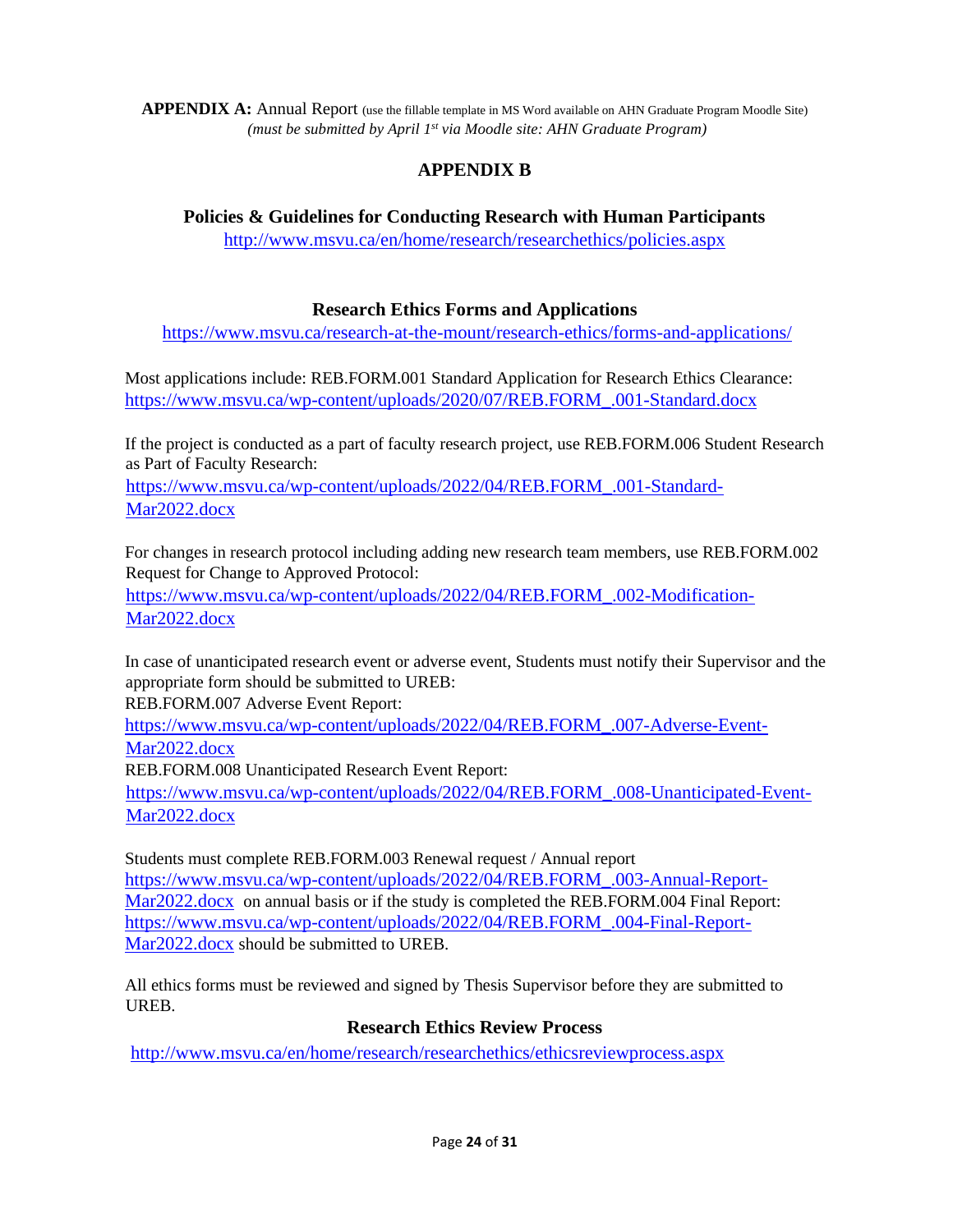## **APPENDIX C**

*Sample Title Page*

 Mount Saint Vincent University Department of Applied Human Nutrition

# **Food intake of women and children in Canada: The impact of Canada's Food Guide to Healthy Eating**

by Lesley Dale Doe

A Thesis Submitted in partial fulfilment of the requirements for the degree of Master of Science in Applied Human Nutrition

> October, 2011 Halifax, Nova Scotia

©Lesley Dale Doe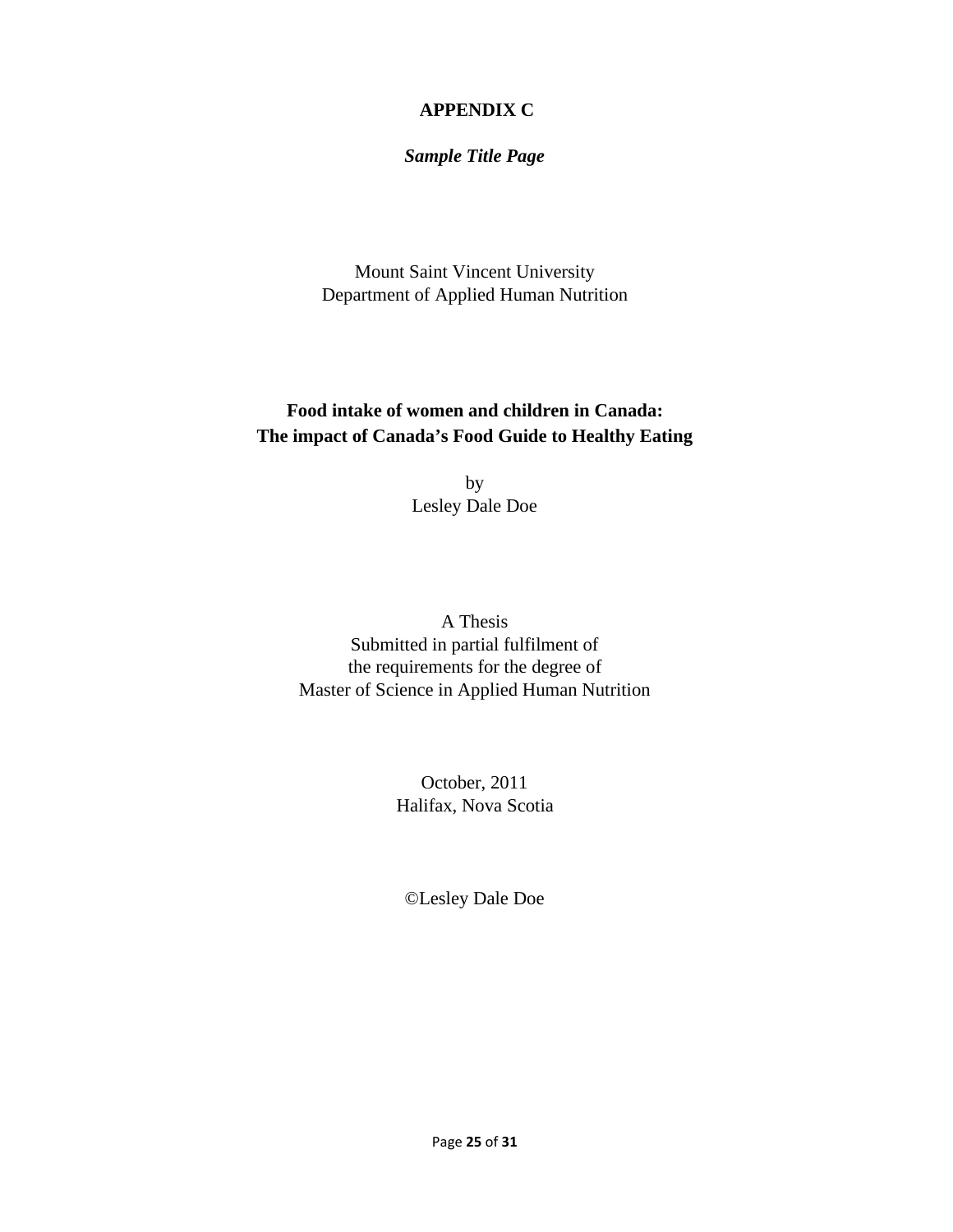## **APPENDIX D**

*Sample Signature Page* 

 Mount Saint Vincent University Department of Applied Human Nutrition

# **Food intake of women and children in Canada: The impact of Eating Well With Canada's food Guide**

 by Lesley Dale Doe

Approved:

Tracey White, Ph.D. Thesis Supervisor Associate Professor of Applied Human Nutrition

Pat Black, Ed.D. Assistant Professor of Applied Human Nutrition

Shawn Green, Ph.D. Associate Professor of Mathematics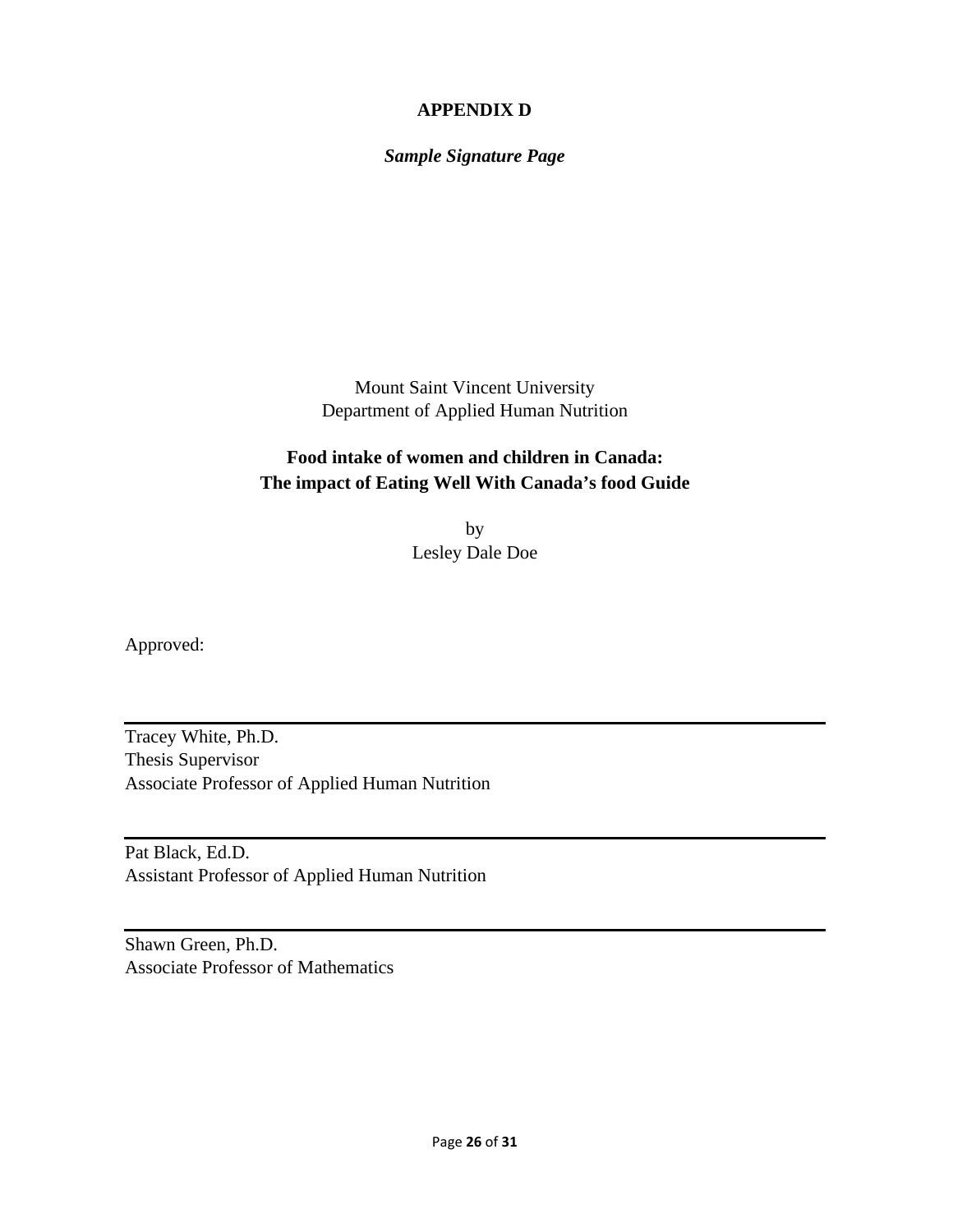## **Appendix E – Abstract Format (sample)**

**Proposal Title: Authors (and Affiliations): Body:**  Introduction/ Background Hypothesis/ Research Question **Objectives** Methods Significance

#### **Final Thesis**

**Title: Authors (and Affiliations): Body:**  Introduction/ Background **Objectives** Methods Results Conclusions/ Implications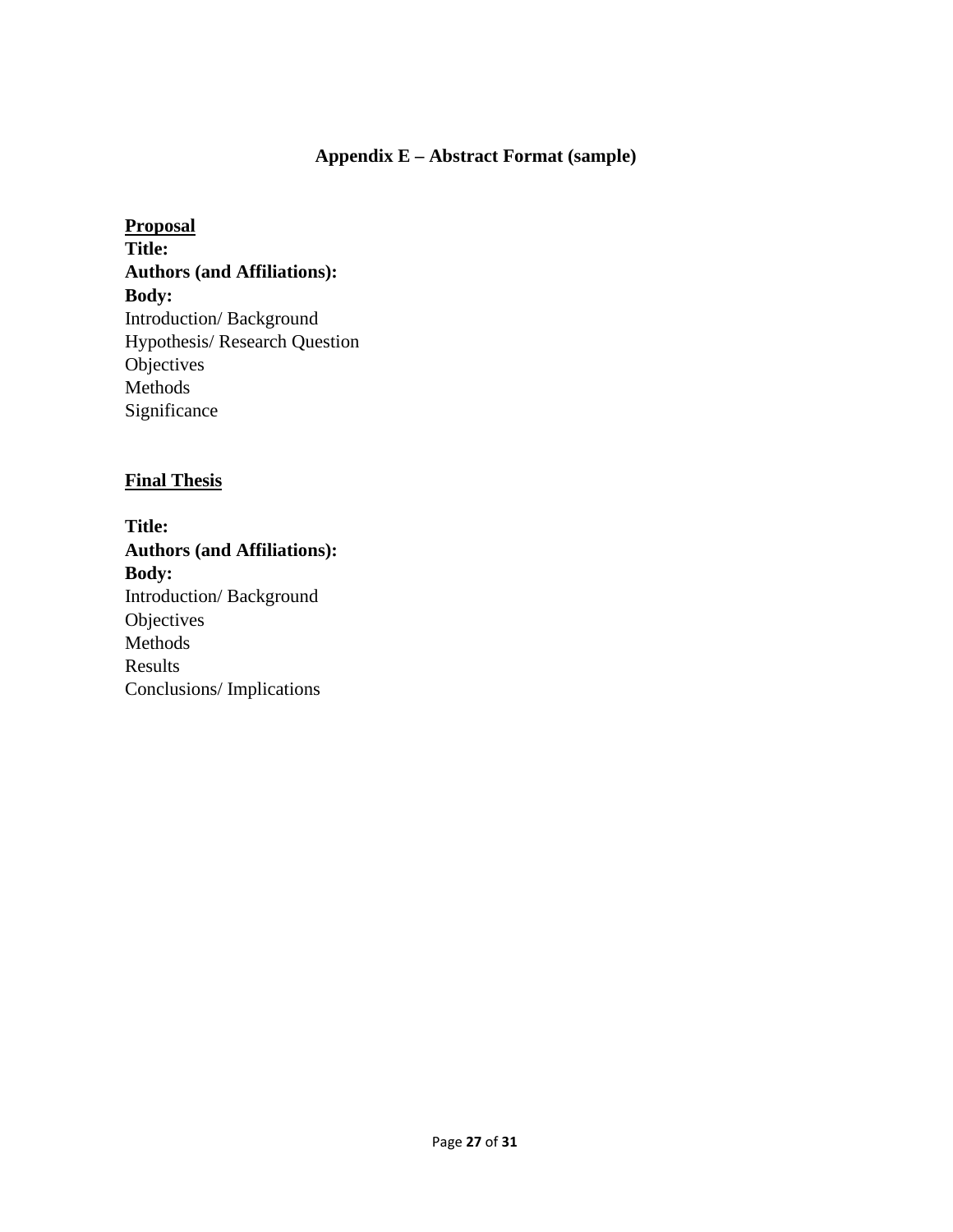## **Appendix F – Abstract Content/ Sample from Dietitians of Canada Conference 2016**

| Title: | Evaluation of glycemic index education in people living with type 2<br>diabetes mellitus: Participant satisfaction, knowledge uptake and<br>application                                                                                                                                                                                                                              |
|--------|--------------------------------------------------------------------------------------------------------------------------------------------------------------------------------------------------------------------------------------------------------------------------------------------------------------------------------------------------------------------------------------|
|        | [R] S Grant*1,2,3, T Wolever <sup>2,3,4,5</sup> , R Josse <sup>2,4,5</sup> , D O'Connor <sup>2,6</sup> , A Thompson <sup>7</sup> , M<br>Seider <sup>2,3</sup> , R Noseworthy <sup>2,3</sup> , A Glenn <sup>2,3</sup> , M Sobie <sup>8</sup> , G Bhatti <sup>9</sup> , J Cavanagh <sup>10</sup> , E<br>Elliott <sup>11</sup> , P Darling <sup>2,12</sup>                              |
|        | 1. Department of Applied Human Nutrition, Mount Saint Vincent University,<br>Halifax, Nova Scotia. 2. Department of Nutritional Sciences, University of                                                                                                                                                                                                                              |
|        | Toronto, Toronto, Ontario 3. Risk Factor Modification Centre, St. Michael's<br>Hospital, Toronto, Ontario 4. Division of Endocrinology and Metabolism,<br>Department of Medicine, St. Michael's Hospital, Toronto, Ontario 5. Li Ka                                                                                                                                                  |
|        | Shing Knowledge Institute, St. Michael's Hospital, Toronto, Ontario 6.<br>Physiology & Experimental Medicine Program, Hospital for Sick Children,                                                                                                                                                                                                                                    |
|        | Toronto, Ontario 7. International Breastfeeding Centre, Toronto, Ontario<br>8. St. John's Rehab, Sunnybrook Health Sciences Centre, Toronto, Ontario                                                                                                                                                                                                                                 |
|        | 9. Heart Healthy Program, Ridge Meadows Hospital, Maple Ridge, British<br>Columbia 10. West Toronto Diabetes Education Program, LAMP, Community<br>Health Centre, Toronto, Ontario 11. Adult Diabetes Education Center, Orillia                                                                                                                                                      |
|        | Soldiers Memorial Hospital, Orillia, Ontario 12. School of Nutrition Sciences,<br>Faculty of Health Sciences, University of Ottawa, Ottawa, Ontario                                                                                                                                                                                                                                  |
|        |                                                                                                                                                                                                                                                                                                                                                                                      |
|        | Introduction: Use of low glycemic Index (GI) foods is recommended by the Canadian<br>Diabetes Association for managing type 2 diabetes mellitus (T2DM). Notwithstanding, 61%<br>of Canadian Registered Dietitians (RDs), working with clients with DM, do not use GI in                                                                                                              |
|        | practice. These educators highlight the following barriers to utility: Lack of suitable GI-<br>education tools, GI is too difficult for clients to understand and apply, and a need for more<br>GI-utility data from diverse client populations. Although the literature supports that<br>available GI-education materials are unsuitable, there is not enough evidence available to |
|        | support or refute that GI is too difficult for clients to understand and apply.<br>Objective(s): To address the lack of data available on GI-education evaluation, a mixed-<br>form questionnaire (GIQ) was developed, pre-tested and used to evaluate an evidence-                                                                                                                  |
|        | based GI education platform.<br>Methods: Participants $(n = 29)$ with T2DM attended a 40 minute GI education session, led<br>by an RD. The GIQ was administered pre-education, immediately post-education, and one                                                                                                                                                                   |
|        | and four weeks post-education. Three-day-diet-records were administered pre-education<br>and at one and four weeks post-education.                                                                                                                                                                                                                                                   |
|        | Results: The primary outcome, dietary GI, was significantly lower at one and four weeks<br>(mean±SEM; both 54±1) compared to baseline (58±1;p≤0.001; 4-5 unit decrease). Most<br>study participants (28/29) were satisfied with the education session. Knowledge score                                                                                                               |
|        | significantly increased from pre-education (53.6±5.1%) to immediately post-education<br>$(83.5\pm3.4\%; p \le 0.001)$ , one week post-education $(87.5\pm2.6\%; p = 0.035)$ and four weeks post-                                                                                                                                                                                     |
|        | education (87.6±3.8%;p=0.011).<br>Conclusions and Implications: Our findings suggest that a statistically significant<br>reduction in dietary GI can be obtained using the GI education platform; supporting that<br>clients can understand and apply GI-knowledge and skills. The education and evaluation                                                                          |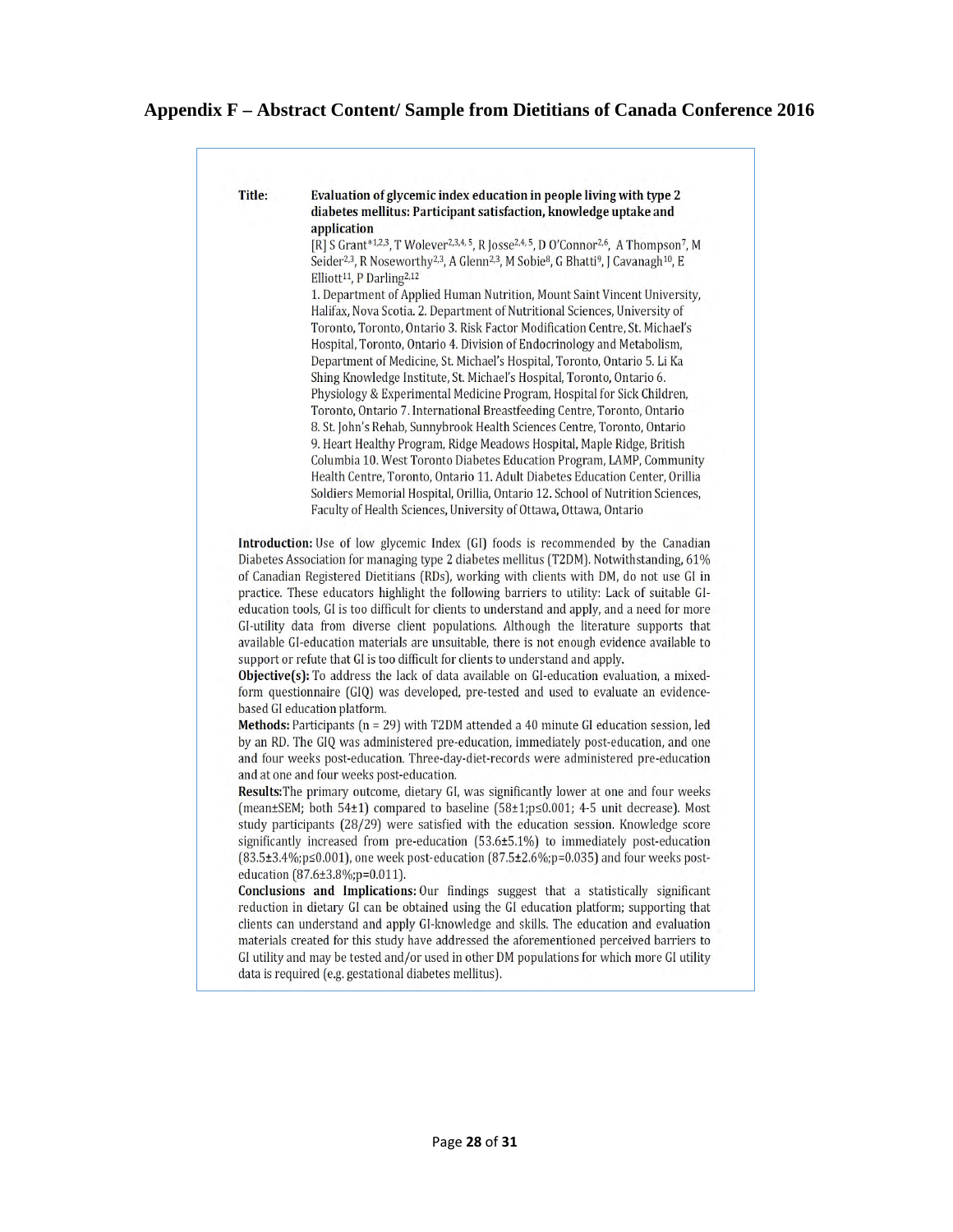## **Appendix G – Suggested Thesis Formatting**

1. Organization of Thesis

Additional Statement: A list of abbreviations may be included after the "List of Figures".

2. Chapters in Thesis

Chapters in the thesis are included, as discussed in Graduate Handbook. The chapter heads and subheads are organized numerically, using the following as an example:

**1.0 Literature Review** (Chapter head: Bold, size 12, centered on a separate page from text, Paragraph spacing: after  $= 6pt$ ; before  $= 0pt$ )

**1.1. Maternal Diabetes in Pregnancy** (Subhead 1: Bold, size 12, aligned left, included with text, Paragraph spacing: after  $= 6pt$ ; before  $= 0pt$ )

*1.1.2. Gestational Diabetes Mellitus* (Subhead 2: Italics, size 12, aligned left, included with text, Paragraph spacing: after  $= 6pt$ ; before  $= 0pt$ )

*1.1.2.1. Diagnostic Criteria* (Subhead 3: Italics, size 12, aligned left, included with text, Paragraph spacing: after  $= 6pt$ ; before  $= 0pt$ )

3. Page Numbers

Page numbering begins on the "Acknowledgement" section and is continuous throughout the document to the end of the Appendices.

Page numbers are placed in the bottom right corner of the page and are formatted as "1, 2, 3, ...".

4. Spacing

The preferred spacing for the thesis document is 1.5. The abstract and footnotes for tables and figures are to be single-spaced. The acknowledgement section may be single-spaced depending on the length of text.

5. Font

The font styles for the thesis are either Times New Roman or Cambria.

Font sizes are as follows:

Body of text: Size 12

Footnotes: Size 10

Tables/Figures: Size 12 (minimum size 11)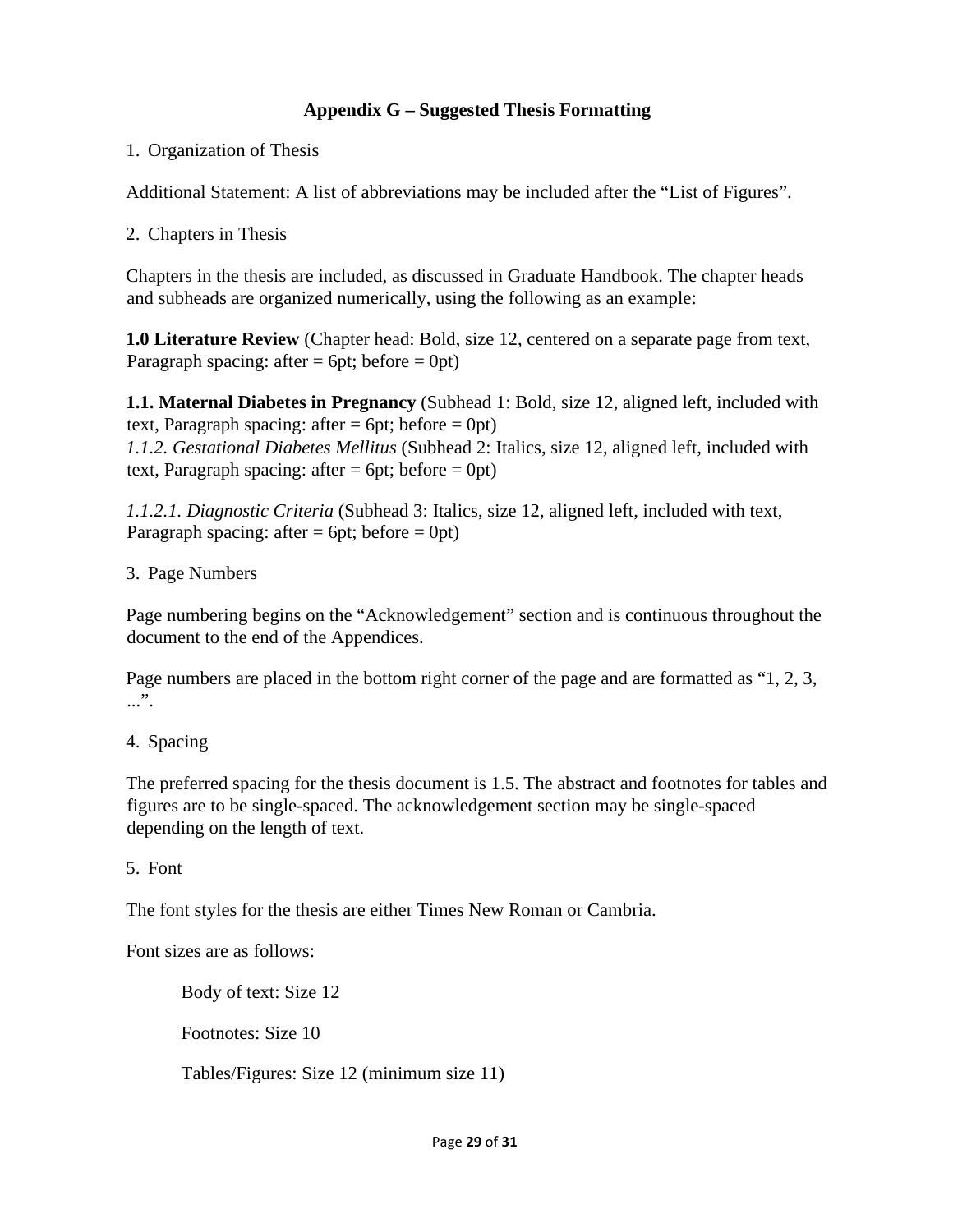## 6. Tables

Tables are labelled numerically and presented in a chronological order as they appear in text (e.g. Table 1., Table 2., Table 3., etc.). All tables are included in a separate Table of Contents, "List of Tables", as described above.

The table title is placed above the table and is formatted as follows:

## **Table 1. Bold the title and format as lowercase**

The preferred font size for a table is size 12, and the minimum is size 11. Spacing within tables is 1.15.

Each table should stand on its own and abbreviations are to be included underneath the table in footnotes. Superscripts are used to refer the reader to significance values and other footnotes. The superscript \* is used to refer to significance values (p-values), while other footnotes are labelled using alphabetical superscripts (e.g. <sup>a</sup>). See pg. 3 for example table.

## 7. Figures

Figures are labelled numerically and presented in a chronological order as they appear in text (e.g. Figure 1., Figure 2., Figure 3., etc.). All figures are included in a separate Table of Contents, "List of Figures", as described above.

The figure title is placed below the figure and is titled as follows:

## **Figure 1. Bold the title and format as lowercase**

The preferred font size for a figure is size 12, and the minimum is size 11.

Each figure should stand on its own and abbreviations are to be included underneath the title of the figure. Superscripts are used to refer the reader to significance values and other footnotes. The superscript \* is used to refer to significance values (p-values), while other footnotes are labelled using alphabetical superscripts (e.g. <sup>a</sup>). See pg. 3 for example figure.